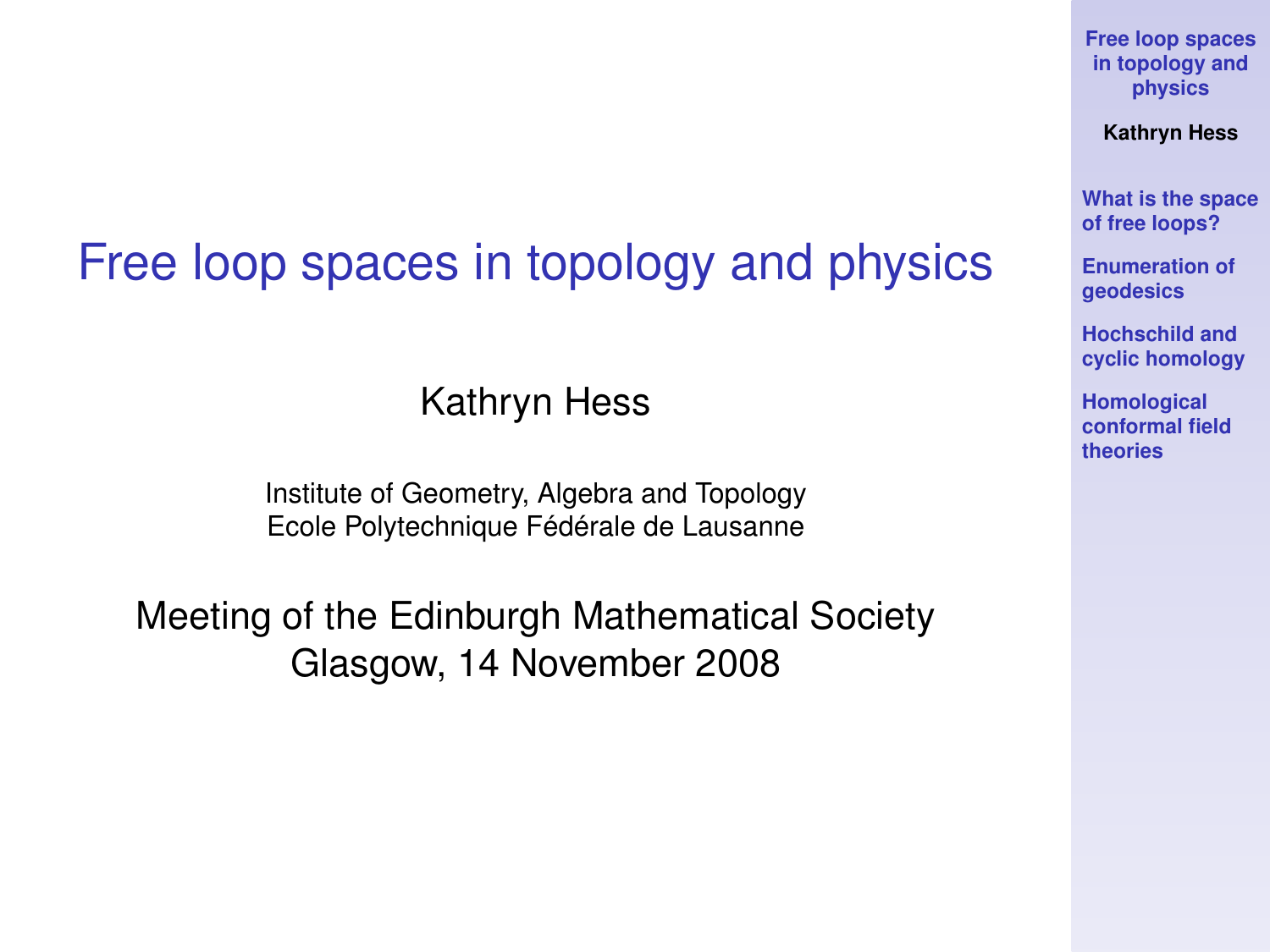#### The goal of this lecture

An overview of a few of the many important roles played by free loop spaces in topology and mathematical physics.

**[Free loop spaces](#page-0-0) in topology and physics**

**Kathryn Hess**

**[What is the space](#page-3-0) of free loops?**

**[Enumeration of](#page-8-0) geodesics**

**Hochschild and [cyclic homology](#page-16-0)**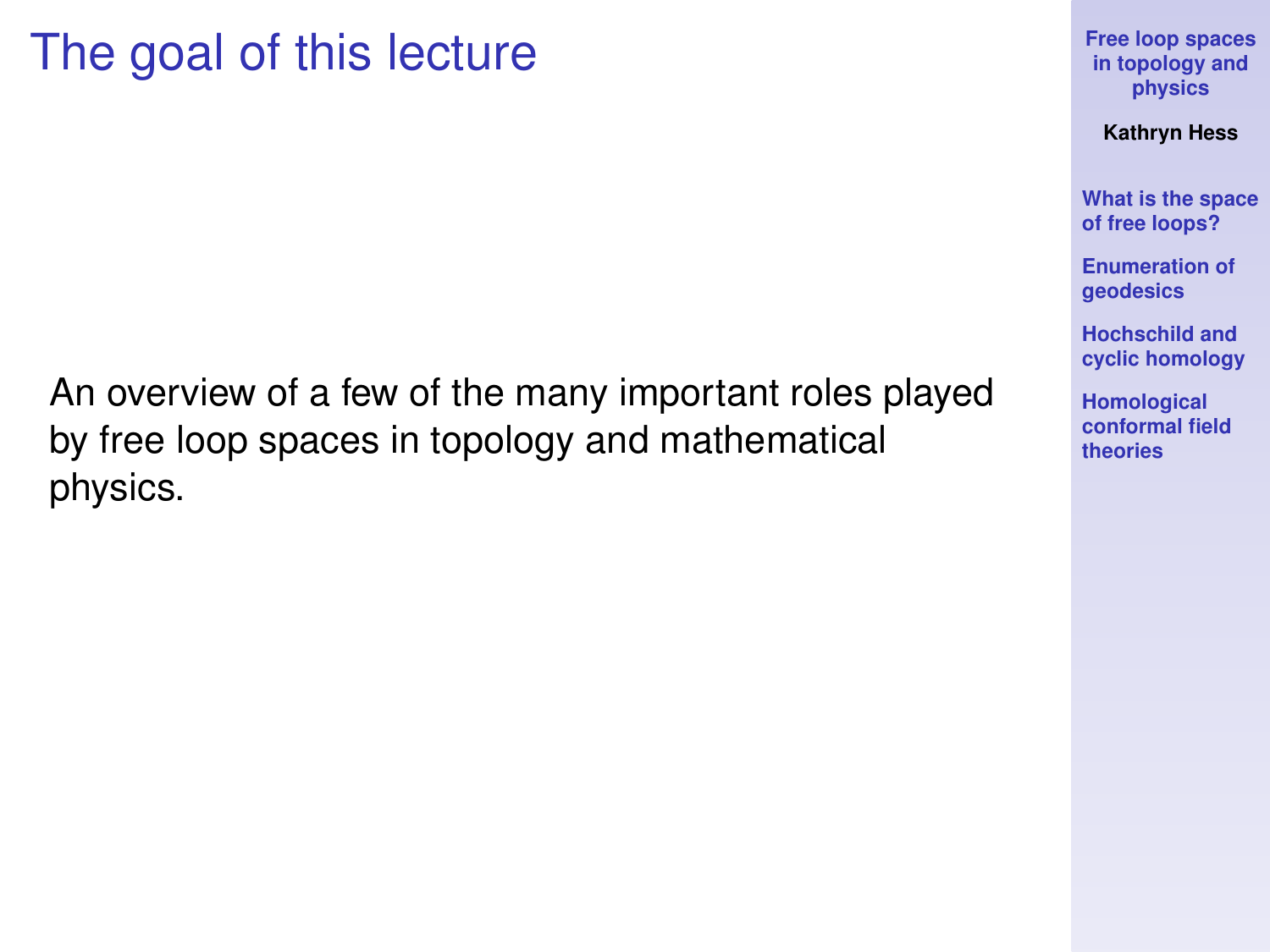### **Outline**



**1** [What is the space of free loops?](#page-3-0)



**3** [Hochschild and cyclic homology](#page-16-0)

**4** [Homological conformal field theories](#page-25-0)

- [Cobordism and CFT's](#page-25-0)
- **•** [String topology](#page-33-0)
- [Loop groups](#page-38-0)

**[Free loop spaces](#page-0-0) in topology and physics**

**Kathryn Hess**

**[What is the space](#page-3-0) of free loops?**

**[Enumeration of](#page-8-0) geodesics**

**Hochschild and [cyclic homology](#page-16-0)**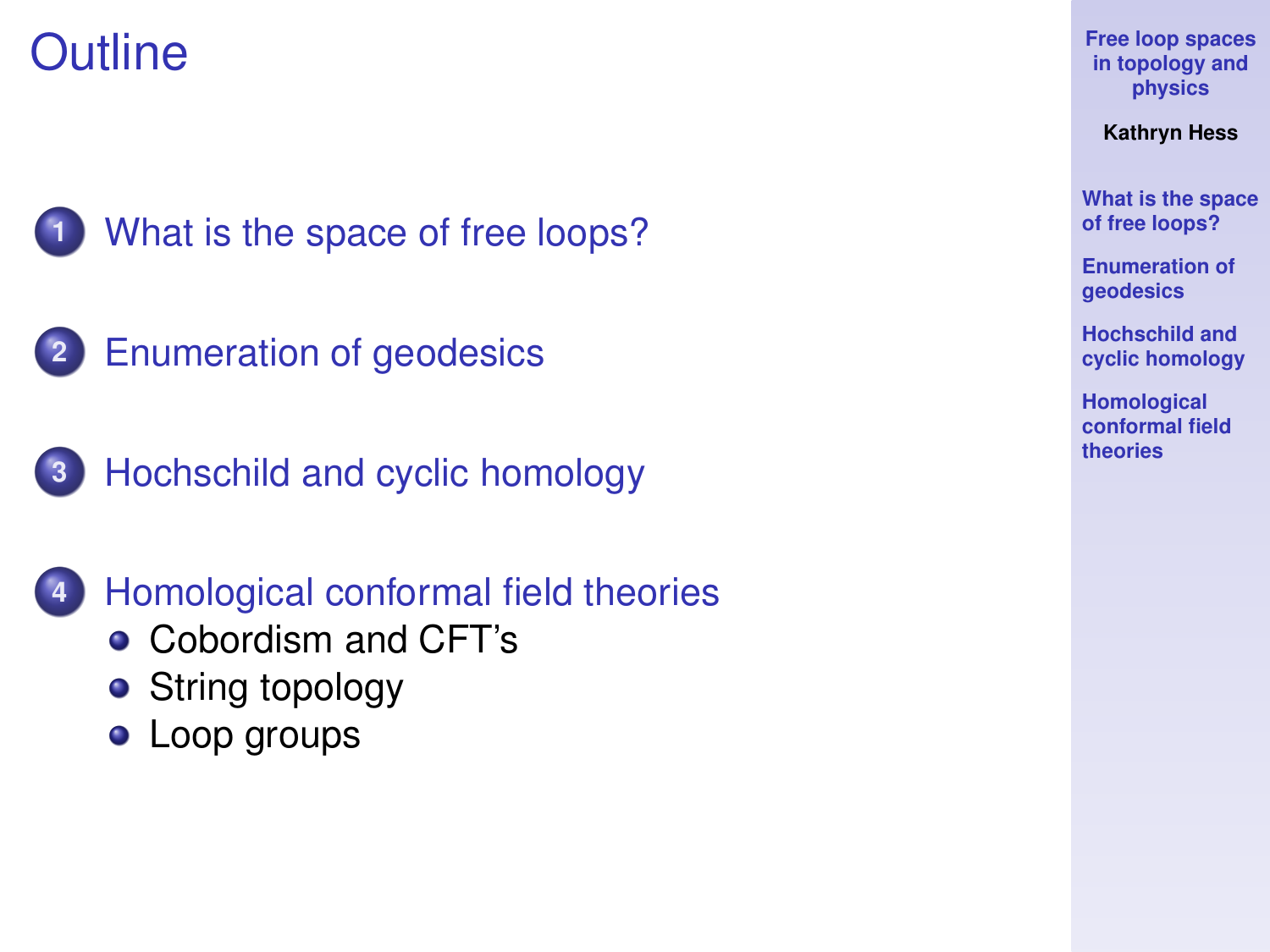#### The functional definition

Let *X* be a topological space.

The space of free loops on *X* is

$$
\mathcal{L}X = \mathsf{Map}(S^1, X).
$$

<span id="page-3-0"></span>If *M* is a smooth manifold, then we take into account the smooth structure and set

$$
\mathcal{L}M=C^{\infty}(S^1,M).
$$

**[Free loop spaces](#page-0-0) in topology and physics**

**Kathryn Hess**

**[What is the space](#page-3-0) of free loops?**

**[Enumeration of](#page-8-0) geodesics**

**Hochschild and [cyclic homology](#page-16-0)**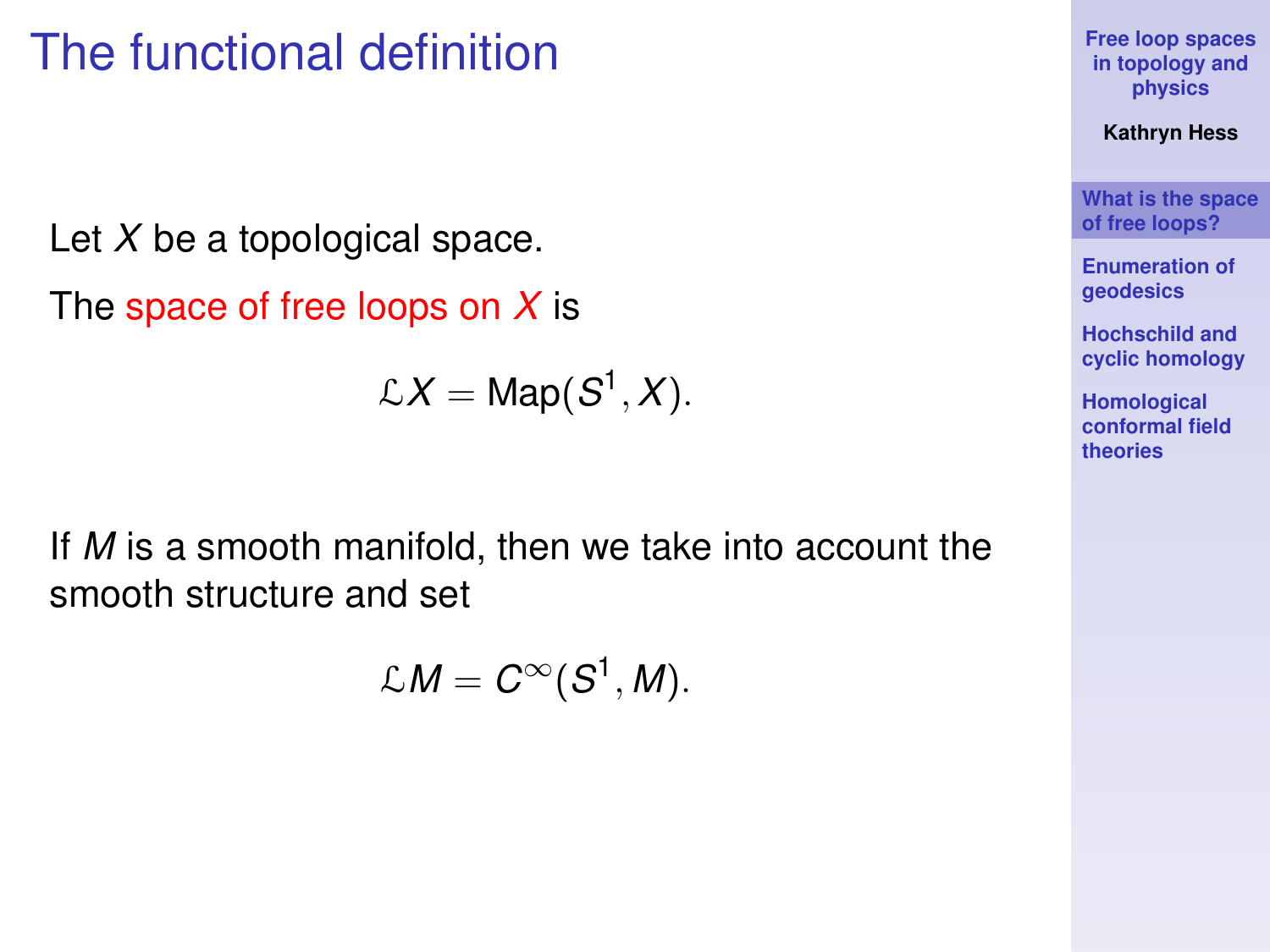#### The pull-back definition

Let  $X$  be a topological space. Let  $\mathbb{P} X = \mathsf{Map}\left([0,1],X\right)$ .

Let  $q: \mathcal{P}X \to X \times X$  denote the fibration given by

$$
q(\lambda) = (\lambda(0), \lambda(1))
$$

.

Then L*X* fits into a pull-back square

$$
\mathcal{L}X \longrightarrow \mathcal{P}X
$$
\n
$$
e \qquad \qquad q
$$
\n
$$
X \longrightarrow X \times X,
$$

where  $e(\lambda) = \lambda(1)$  for all free loops  $\lambda: \mathcal{S}^1 \rightarrow \mathcal{X}.$ 

Note that the fiber of both *e* and *q* over a point  $x_0$  is  $\Omega X$ , the space of loops on  $X$  that are based in  $x_0$ .

**[Free loop spaces](#page-0-0) in topology and physics**

**Kathryn Hess**

**[What is the space](#page-3-0) of free loops?**

**[Enumeration of](#page-8-0) geodesics**

**Hochschild and [cyclic homology](#page-16-0)**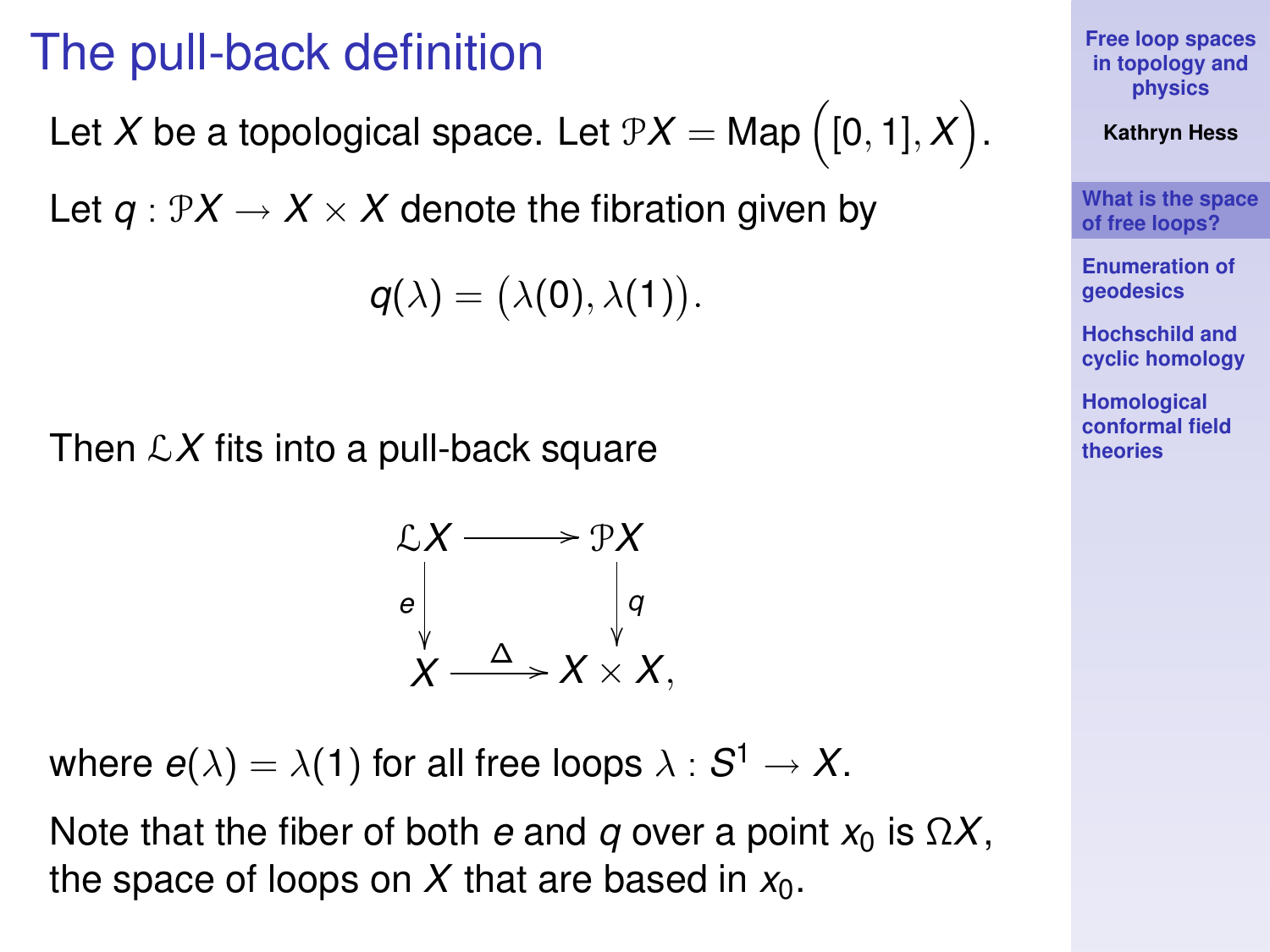#### Structure: the circle action

The free loop space  $\mathcal{L}X$  admits an action of the circle group *S* 1 , given by rotating the loops.

More precisely, there is an action map

$$
\kappa: \mathcal{S}^1 \times \mathcal{L}X \to \mathcal{L}X,
$$

where

$$
\kappa(z,\lambda):S^1\to X:z'\mapsto \lambda(z\cdot z').
$$

**[Free loop spaces](#page-0-0) in topology and physics**

**Kathryn Hess**

**[What is the space](#page-3-0) of free loops?**

**[Enumeration of](#page-8-0) geodesics**

**Hochschild and [cyclic homology](#page-16-0)**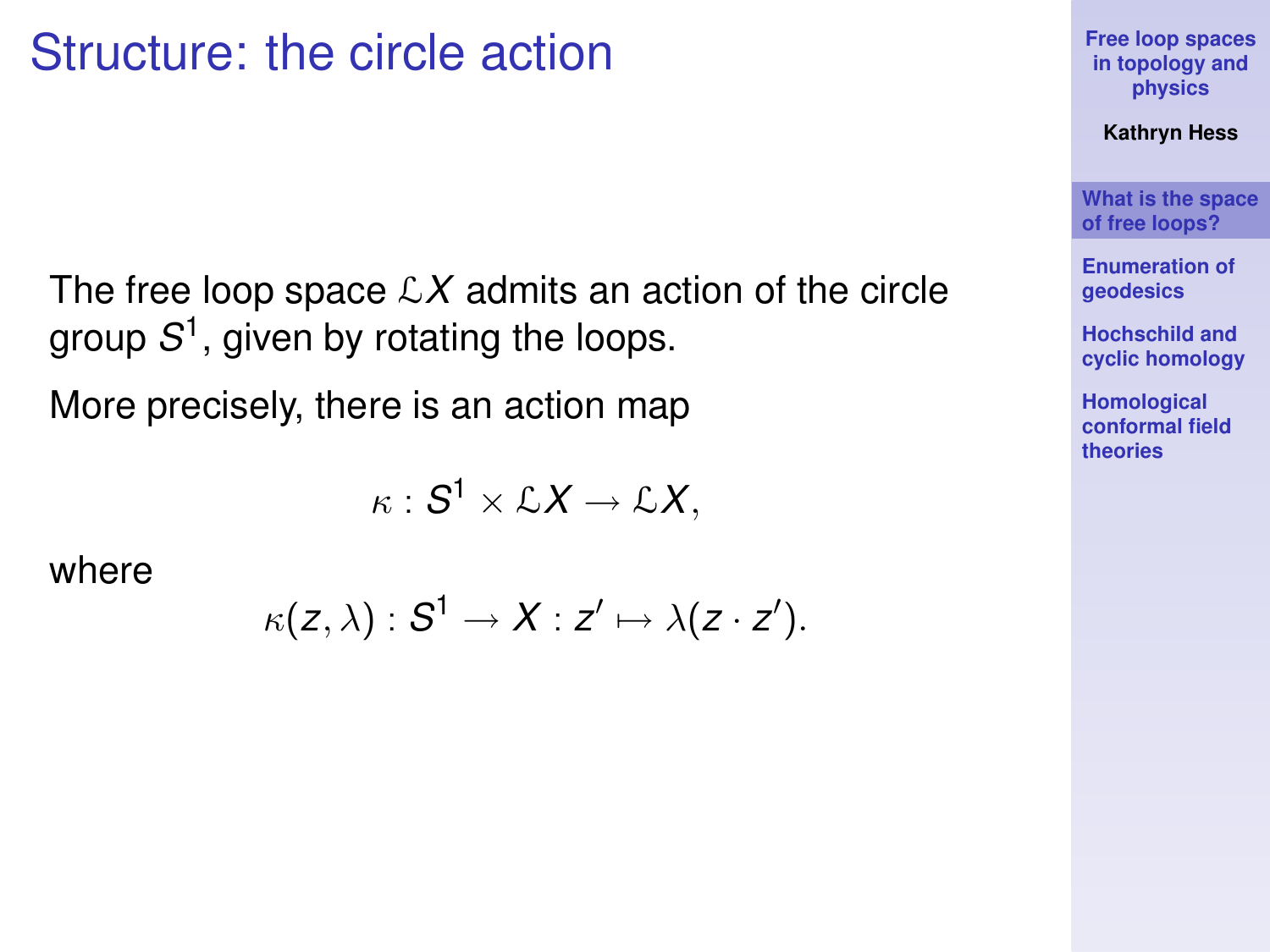#### Structure: the power maps

For any natural number  $r$ , the free loop space  $\mathcal{L}X$  admits an *r* th-power map

$$
\ell_r:\mathcal{L}X\to\mathcal{L}X
$$

given by

$$
\ell_r(\lambda):S^1\to X:z\mapsto \lambda(z^r),
$$

i.e., the loop  $\ell_r(\lambda)$  goes *r* times around the same path as λ, moving *r* times as fast.

**[Free loop spaces](#page-0-0) in topology and physics**

**Kathryn Hess**

**[What is the space](#page-3-0) of free loops?**

**[Enumeration of](#page-8-0) geodesics**

**Hochschild and [cyclic homology](#page-16-0)**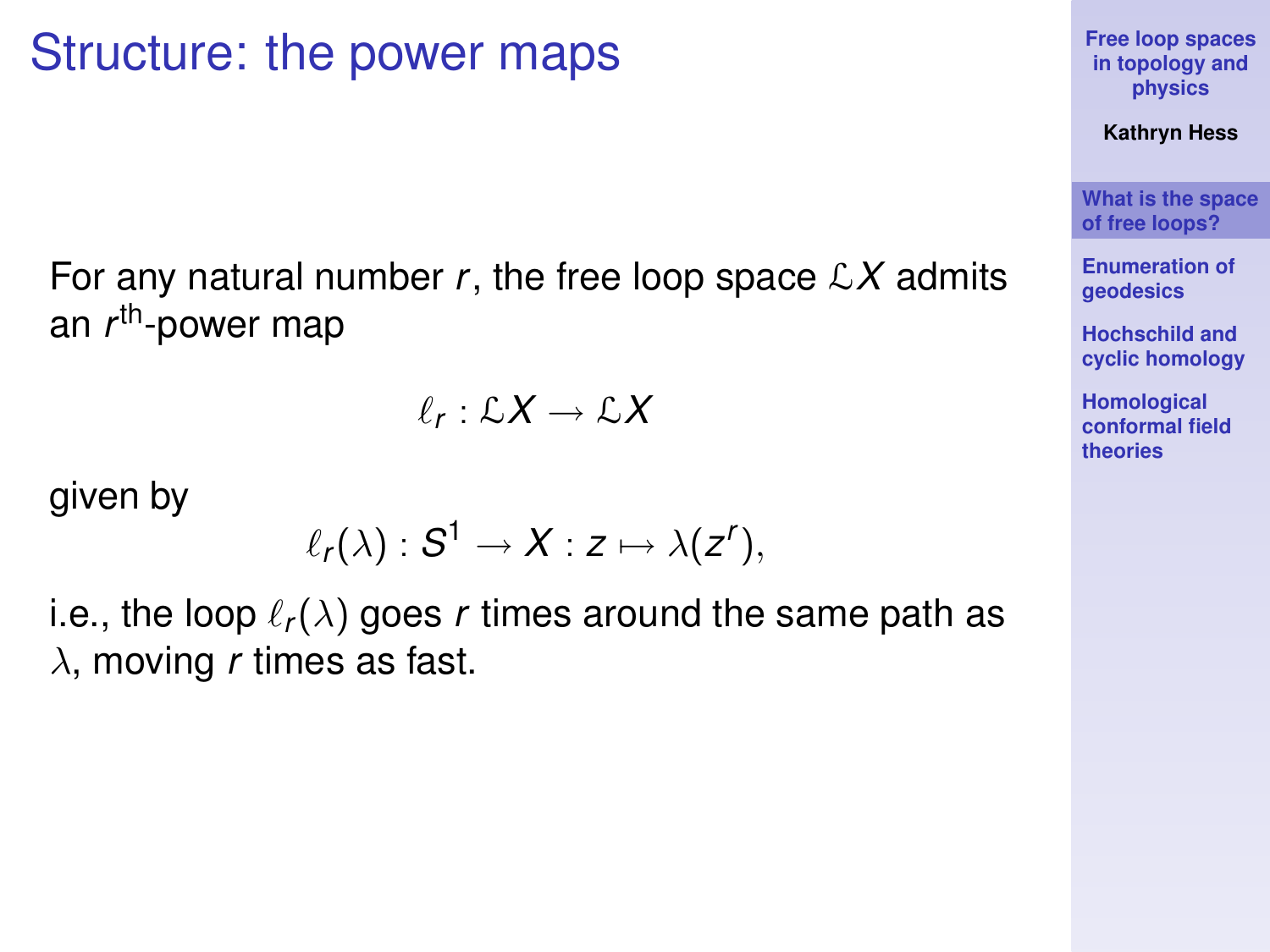#### A related construction

Let *U* and *V* be subspaces of *X*.

The space of open strings in *X* starting in *U* and ending in *V* is

$$
\mathcal{P}_{U,V}X = \left\{\lambda : [0,1] \to X \mid \lambda(0) \in U, \lambda(1) \in V \right\},\
$$

which fits into a pull-back diagram

$$
\mathcal{P}_{U,V}X \longrightarrow \mathcal{P}X
$$
\n
$$
\bar{q} \downarrow \qquad \qquad \downarrow q
$$
\n
$$
U \times V \xrightarrow{(pr_U, pr_V)} X \times X
$$

.

Both the free loop space and the space of open strings are special cases of the homotopy coincidence space of a pair of maps  $f: Y \to X$  and  $g: Y \to X$ .

**[Free loop spaces](#page-0-0) in topology and physics**

**Kathryn Hess**

**[What is the space](#page-3-0) of free loops?**

**[Enumeration of](#page-8-0) geodesics**

**Hochschild and [cyclic homology](#page-16-0)**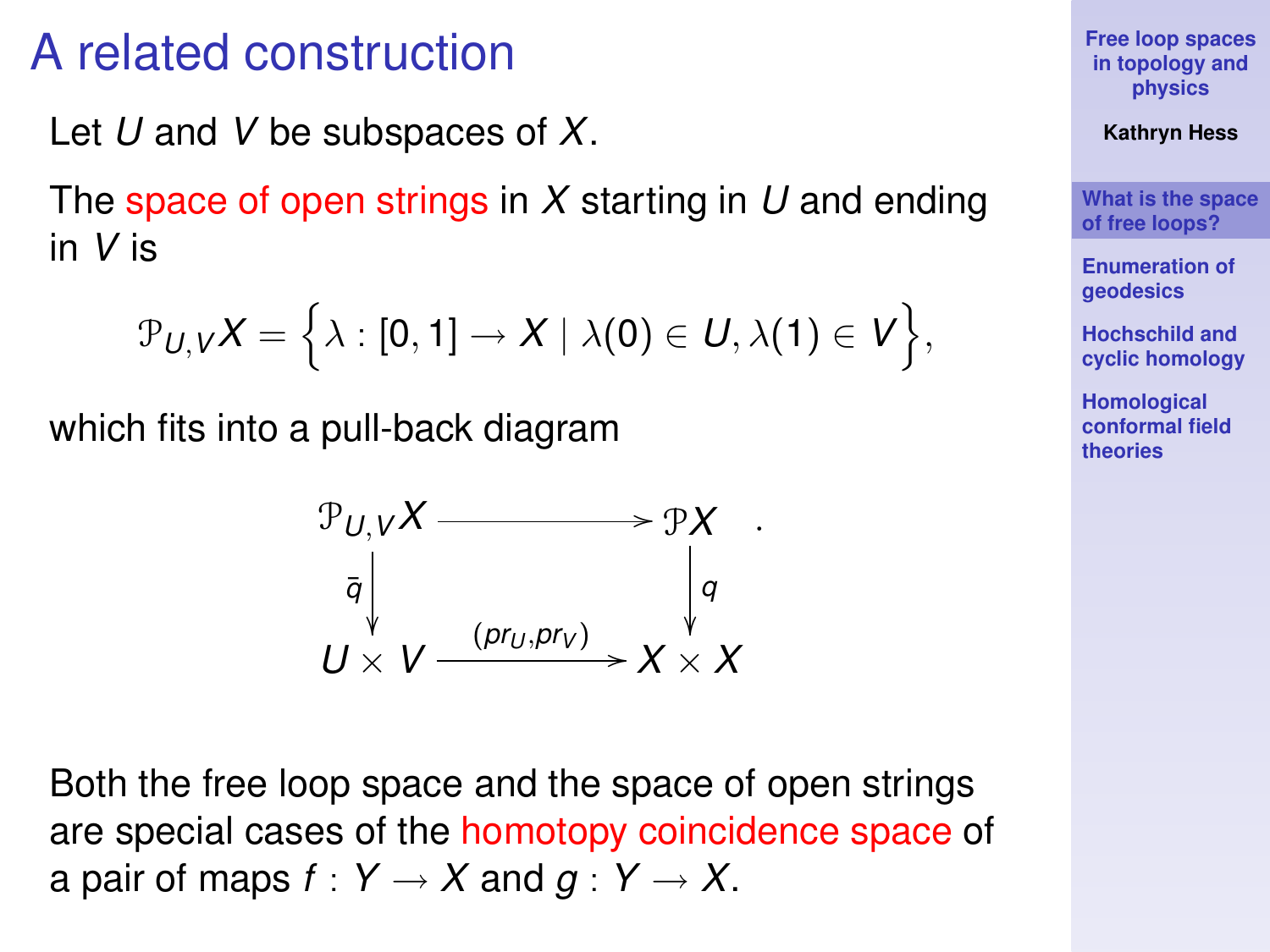#### The enumeration problem

#### **Question**

<span id="page-8-0"></span>Let *M* be a closed, compact Riemannian manifold. How many distinct closed geodesics lie on *M*?

**[Free loop spaces](#page-0-0) in topology and physics**

**Kathryn Hess**

**[What is the space](#page-3-0) of free loops?**

**[Enumeration of](#page-8-0) geodesics**

**Hochschild and [cyclic homology](#page-16-0)**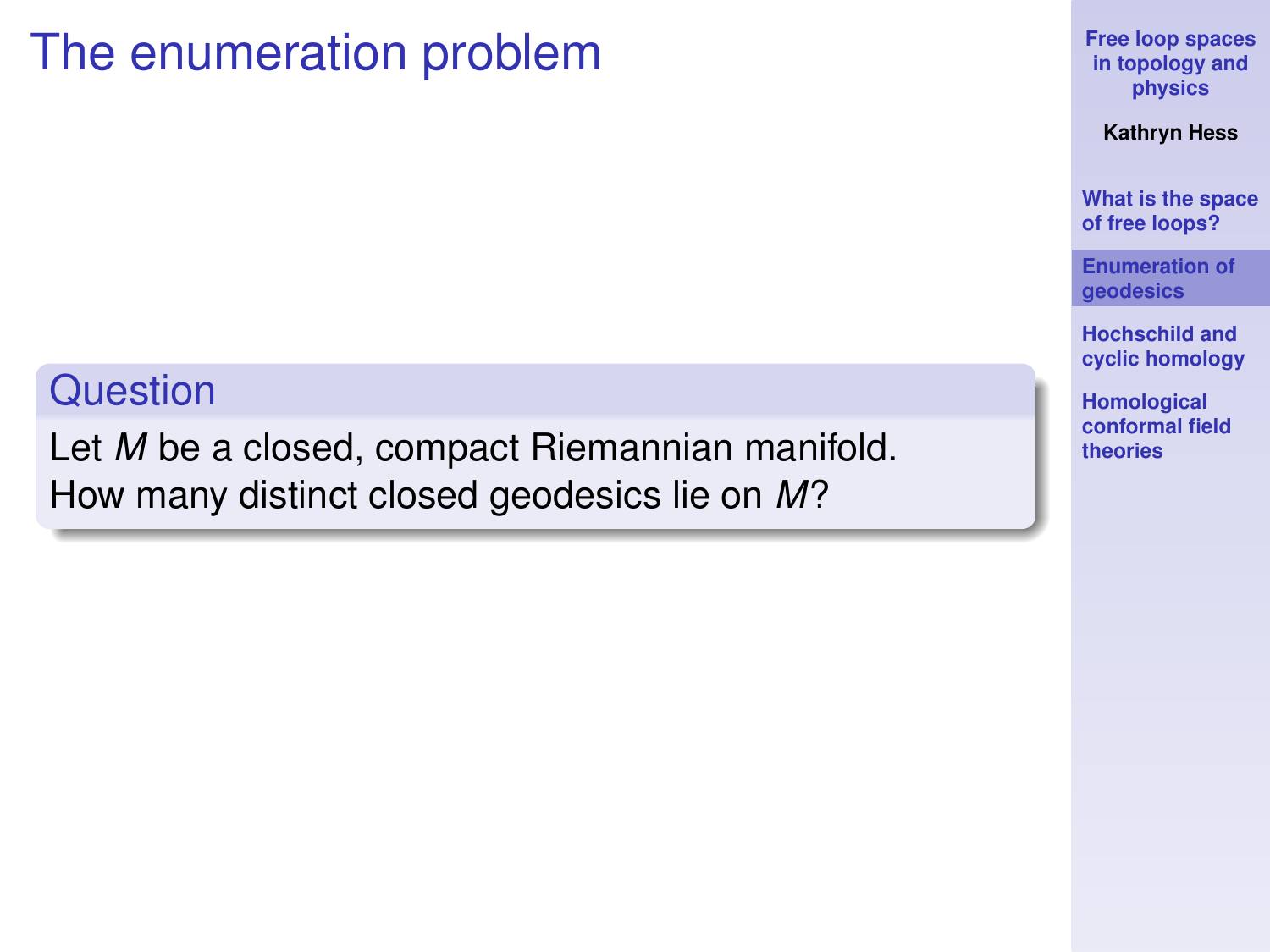#### Betti numbers and geodesics

For any space  $X$  and any field  $\mathbb{k}$ , let

 $b_n(X; \Bbbk) = \dim_{\Bbbk} H^n(X; \Bbbk).$ 

#### Theorem (Gromoll & Meyer, 1969)

If there is field  $\Bbbk$  such that  $\big\{b_n(\mathcal{L}M;\Bbbk)\big\}_{n\geq 0}$  is unbounded, *then M admits infinitely many distinct prime geodesics.*

Proof by infinite-dimensional Morse-theoretic methods.

**[Free loop spaces](#page-0-0) in topology and physics**

**Kathryn Hess**

**[What is the space](#page-3-0) of free loops?**

**[Enumeration of](#page-8-0) geodesics**

**Hochschild and [cyclic homology](#page-16-0)**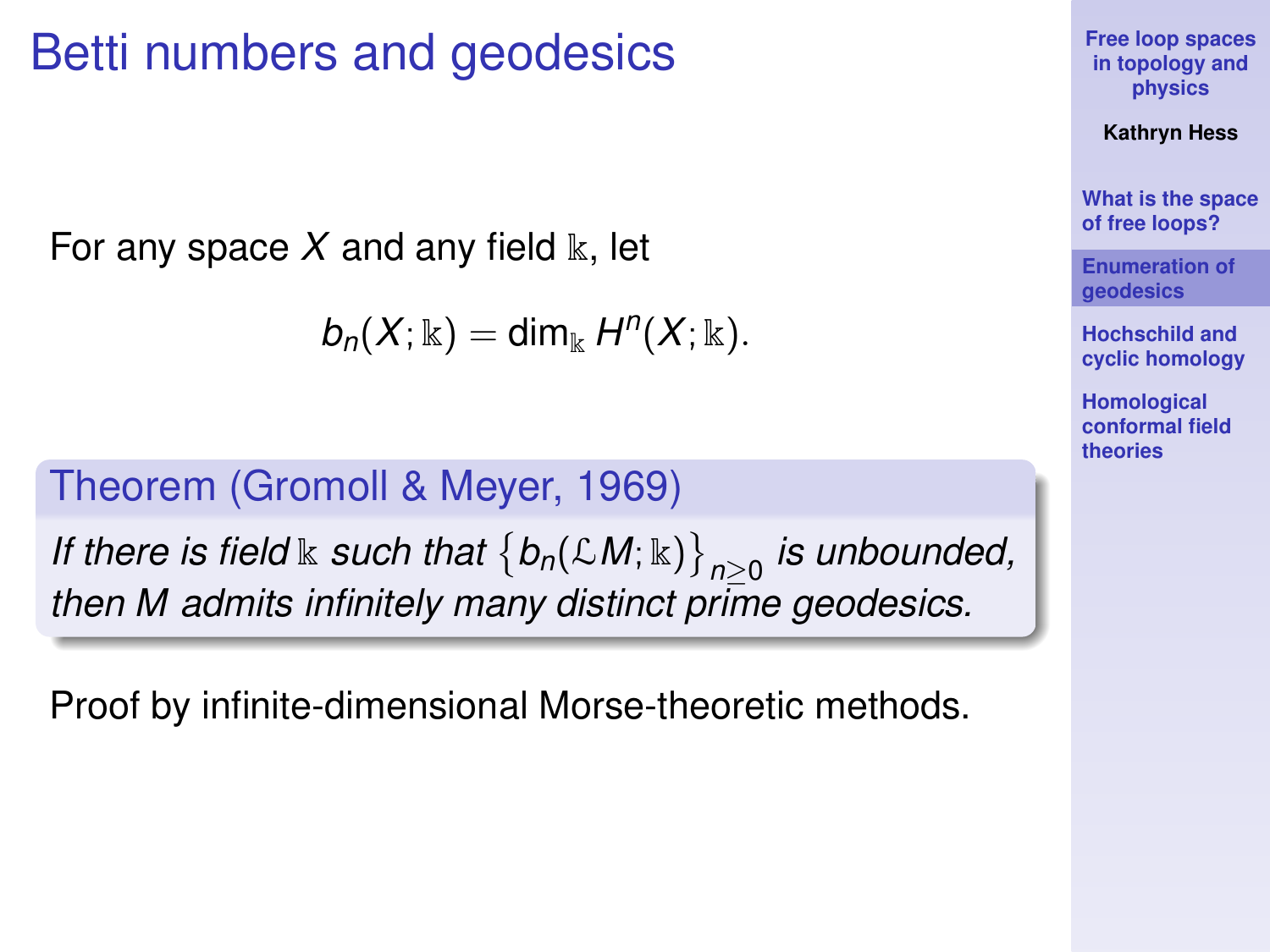### The rational case

#### Theorem (Sullivan & Vigué, 1975)

*If*

- *M is simply connected, and*
- *the graded commutative algebra H*<sup>∗</sup> (*M*; Q) *is not monogenic,*

 $\mathcal{L}$  *then*  $\{b_n(\mathcal{L}M;\mathbb{Q})\}_{n\geq 0}$  is unbounded, and therefore M *admits infinitely many distinct prime geodesics.*

Proof using the Sullivan models of rational homotopy theory.

**[Free loop spaces](#page-0-0) in topology and physics**

**Kathryn Hess**

**[What is the space](#page-3-0) of free loops?**

**[Enumeration of](#page-8-0) geodesics**

**Hochschild and [cyclic homology](#page-16-0)**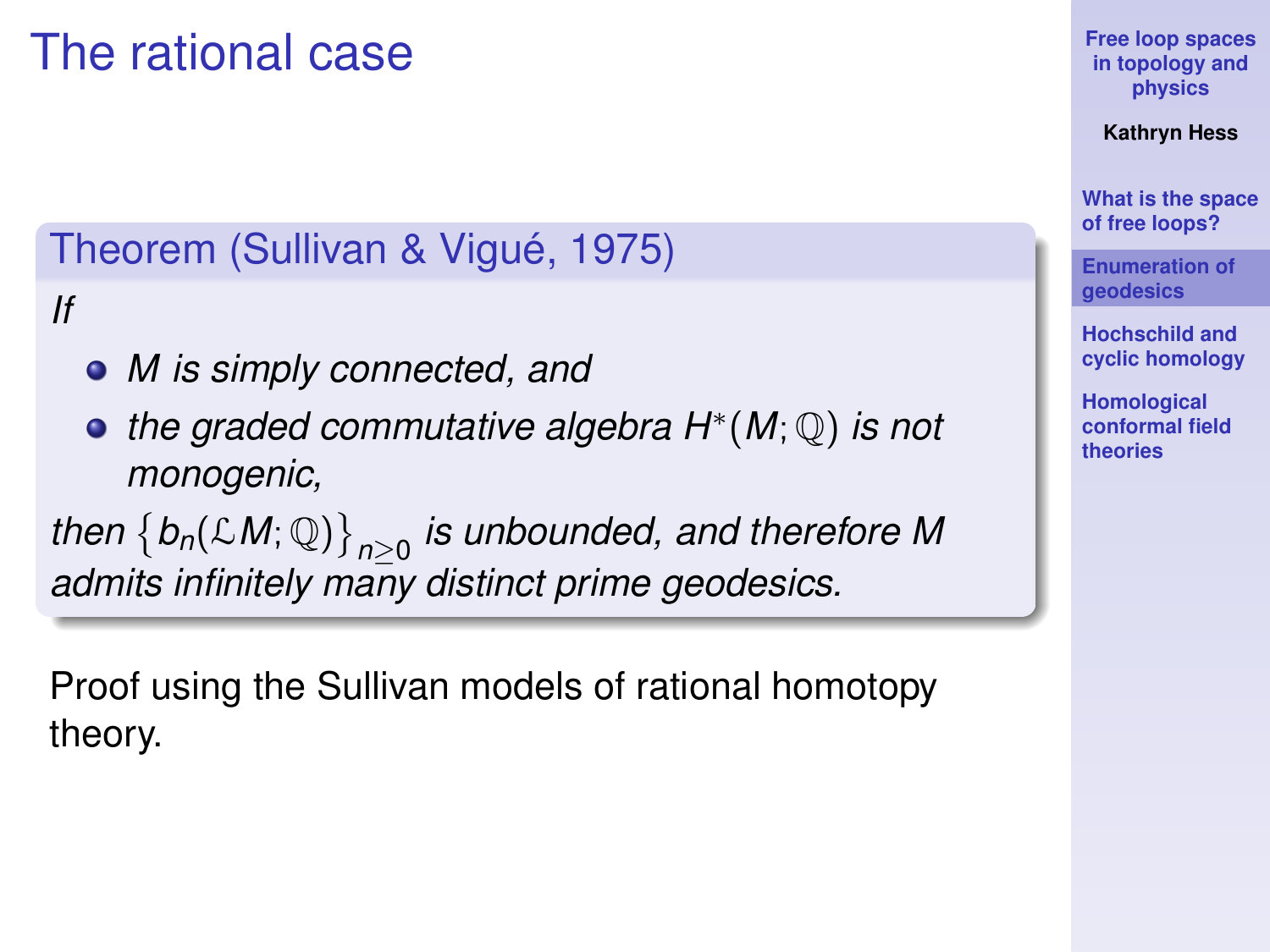#### The case of homogeneous spaces I

#### Theorem (McCleary & Ziller, 1987)

*If M is a simply connected homogeneous space that is not diffeomorphic to a symmetric space of rank 1, then*  $\{b_n(\mathcal{L}M;\mathbb{F}_2)\}_{n\geq 0}$  is unbounded and therefore M admits *infinitely many distinct prime geodesics.*

Proof by explicit spectral sequence calculation, given the classification of such *M*.

**[Free loop spaces](#page-0-0) in topology and physics**

**Kathryn Hess**

**[What is the space](#page-3-0) of free loops?**

**[Enumeration of](#page-8-0) geodesics**

**Hochschild and [cyclic homology](#page-16-0)**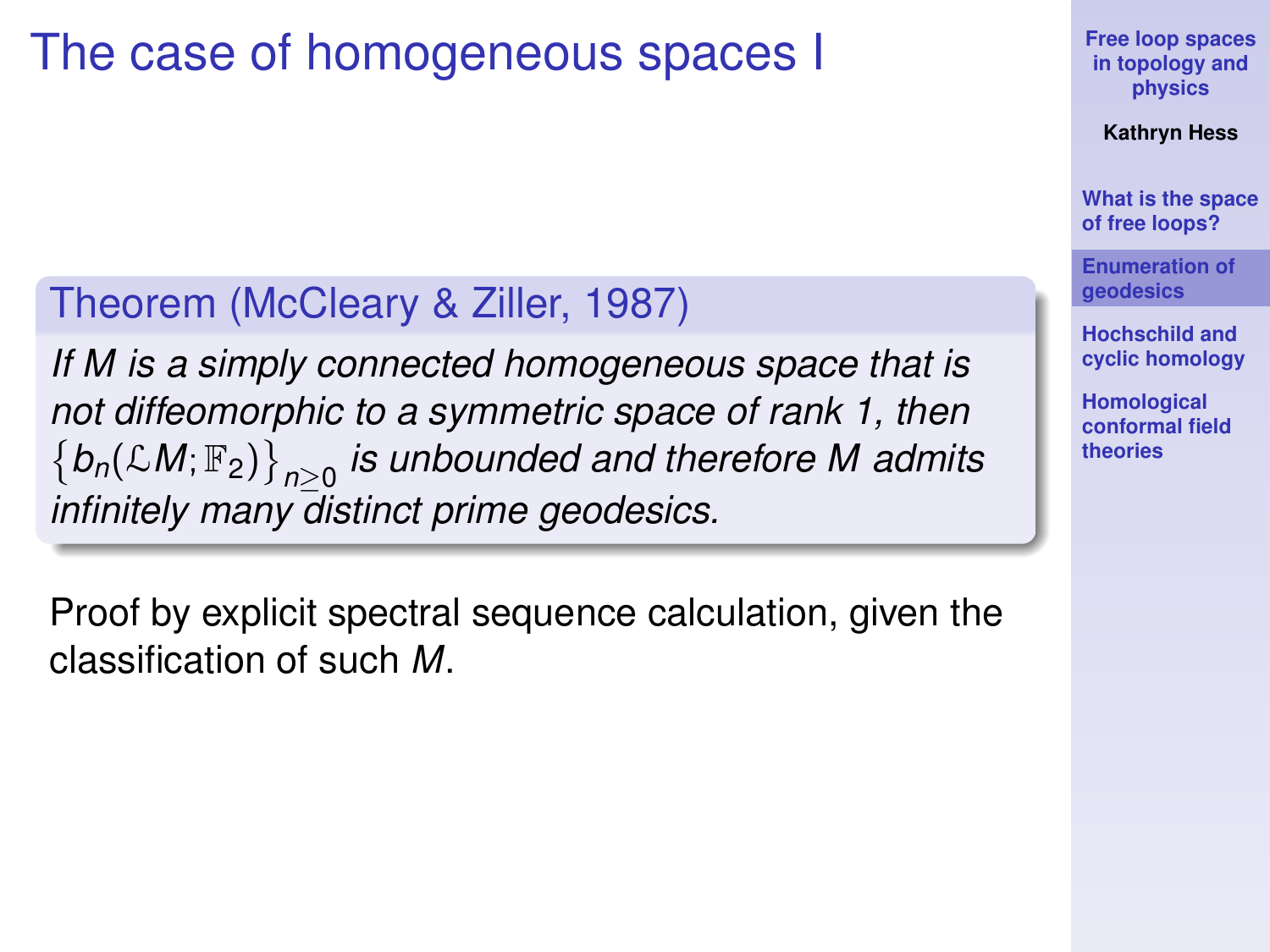## The case of homogeneous spaces II

#### Remark

It is easy to show that if *M* is diffeomorphic to a symmetric space of rank 1, then  $\left\{b_n(\mathcal{L}M;\Bbbk)\right\}_{n\geq 0}$  is bounded for all  $\mathbb k$ , but

- Hingston proved that a simply connected manifold with the rational homotopy type of a symmetric space of rank 1 generically admits infinitely many closed geodesics, and
- Franks and Bangert showed that *S* <sup>2</sup> admits infinitely many geodesics, independently of the metric.

**[Free loop spaces](#page-0-0) in topology and physics**

**Kathryn Hess**

**[What is the space](#page-3-0) of free loops?**

**[Enumeration of](#page-8-0) geodesics**

**Hochschild and [cyclic homology](#page-16-0)**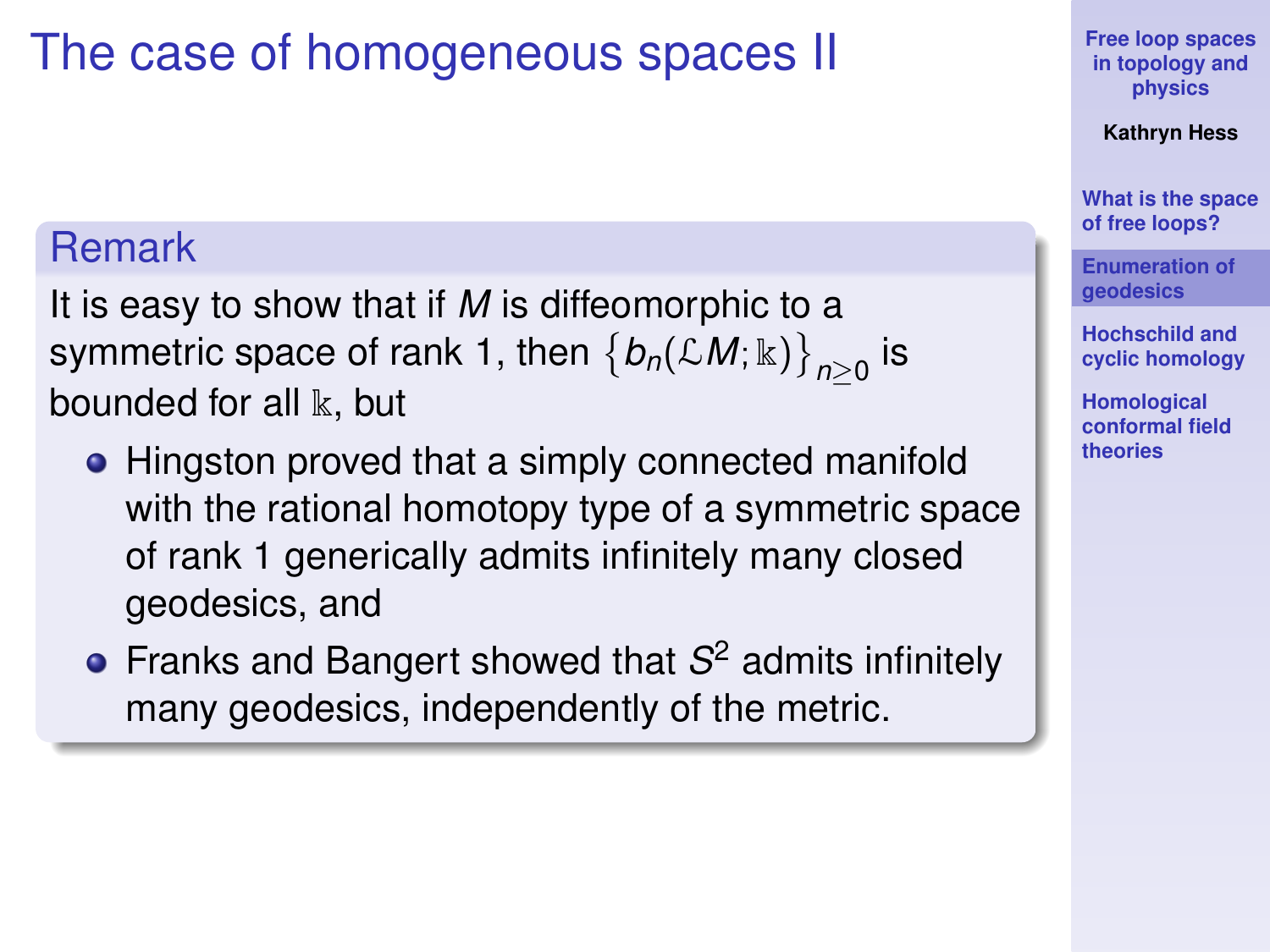### A suggestive result for based loop spaces

#### Theorem (McCleary, 1987)

*If X is a simply connected, finite CW-complex such that*  $H^*(X; \mathbb{F}_p)$  *is not monogenic, then*  $\big\{b_n(\Omega X; \mathbb{F}_p)\big\}_{n\geq 0}$  *is unbounded.*

Proof via an algebraic argument based on the Bockstein spectral sequence.

**[Free loop spaces](#page-0-0) in topology and physics**

**Kathryn Hess**

**[What is the space](#page-3-0) of free loops?**

**[Enumeration of](#page-8-0) geodesics**

**Hochschild and [cyclic homology](#page-16-0)**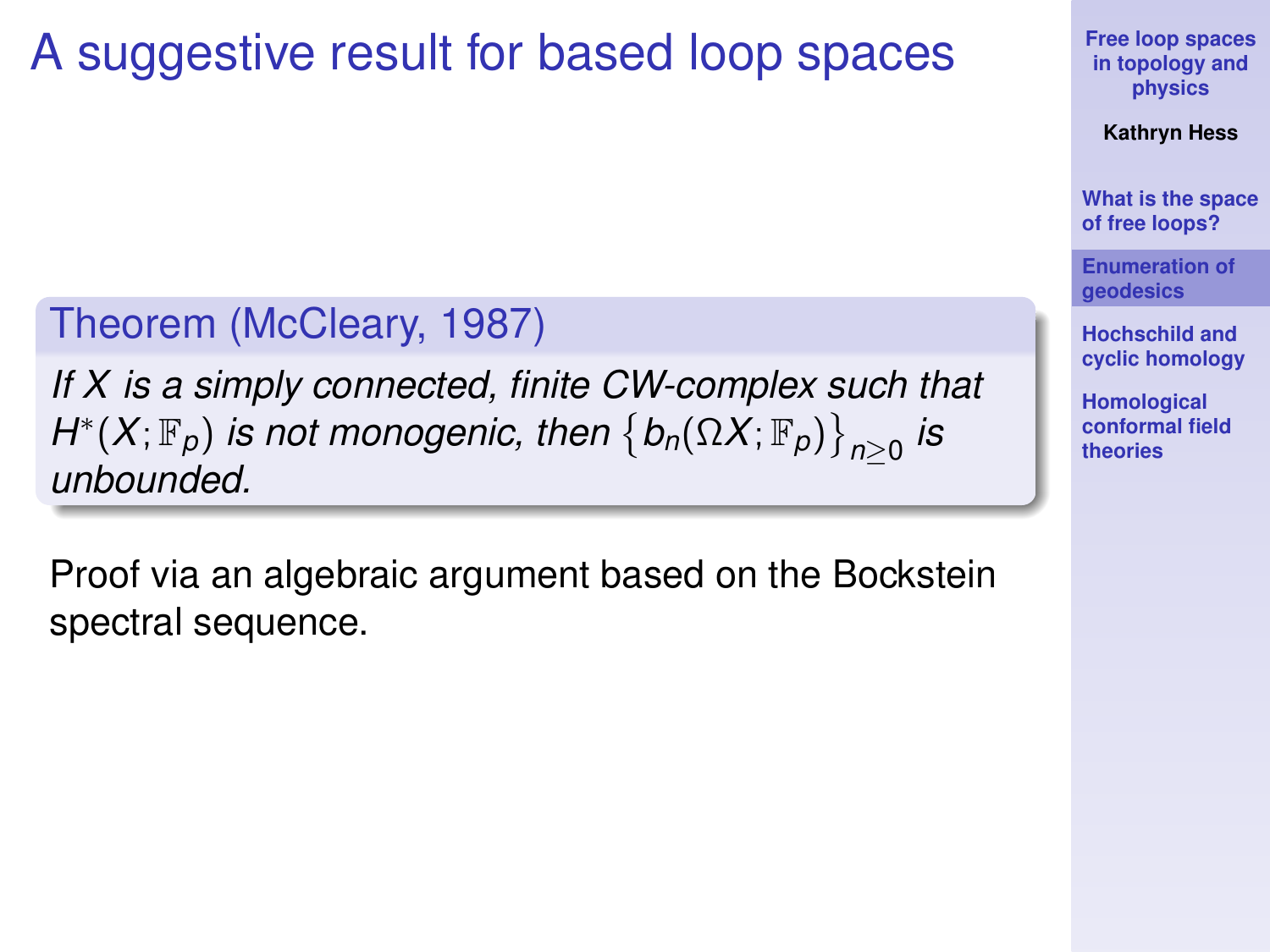# A conjecture and its consequences

#### **Conjecture**

*If X is a simply connected, finite CW-complex such that*  $H^*(X; \mathbb{F}_p)$  *is not monogenic, then*  $\big\{b_n(\mathcal{L} X; \mathbb{F}_p)\big\}_{n\geq 0}$  *is unbounded.*

#### **Corollary**

*If there is a prime p such that H*<sup>∗</sup>(*M*;  $\mathbb{F}_p$ ) *is not monogenic, then M admits infinitely many distinct closed geodesics.*

**[Free loop spaces](#page-0-0) in topology and physics**

**Kathryn Hess**

**[What is the space](#page-3-0) of free loops?**

**[Enumeration of](#page-8-0) geodesics**

**Hochschild and [cyclic homology](#page-16-0)**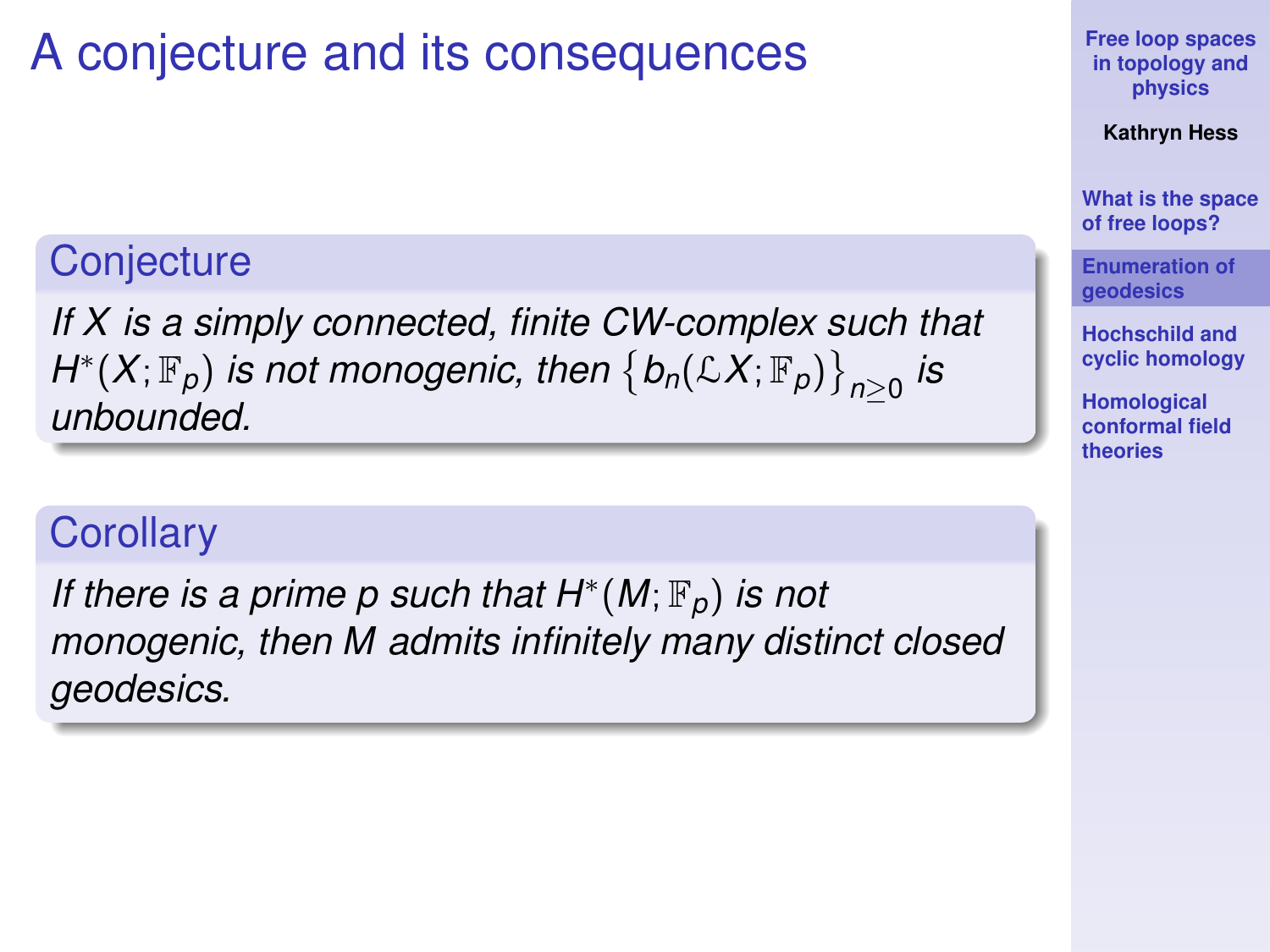### Proof strategy

(Joint work with J. Scott.)

Construct "small" algebraic model



of the inclusion of the based loops into the free loops.

By careful analysis of McCleary's argument, show that representatives in *A* of the classes in *H* ∗ (Ω*X*, F*p*) giving rise to its unbounded Betti numbers lift to *B*, giving rise to unbounded Betti numbers for L*X*.

**[Free loop spaces](#page-0-0) in topology and physics**

**Kathryn Hess**

**[What is the space](#page-3-0) of free loops?**

**[Enumeration of](#page-8-0) geodesics**

**Hochschild and [cyclic homology](#page-16-0)**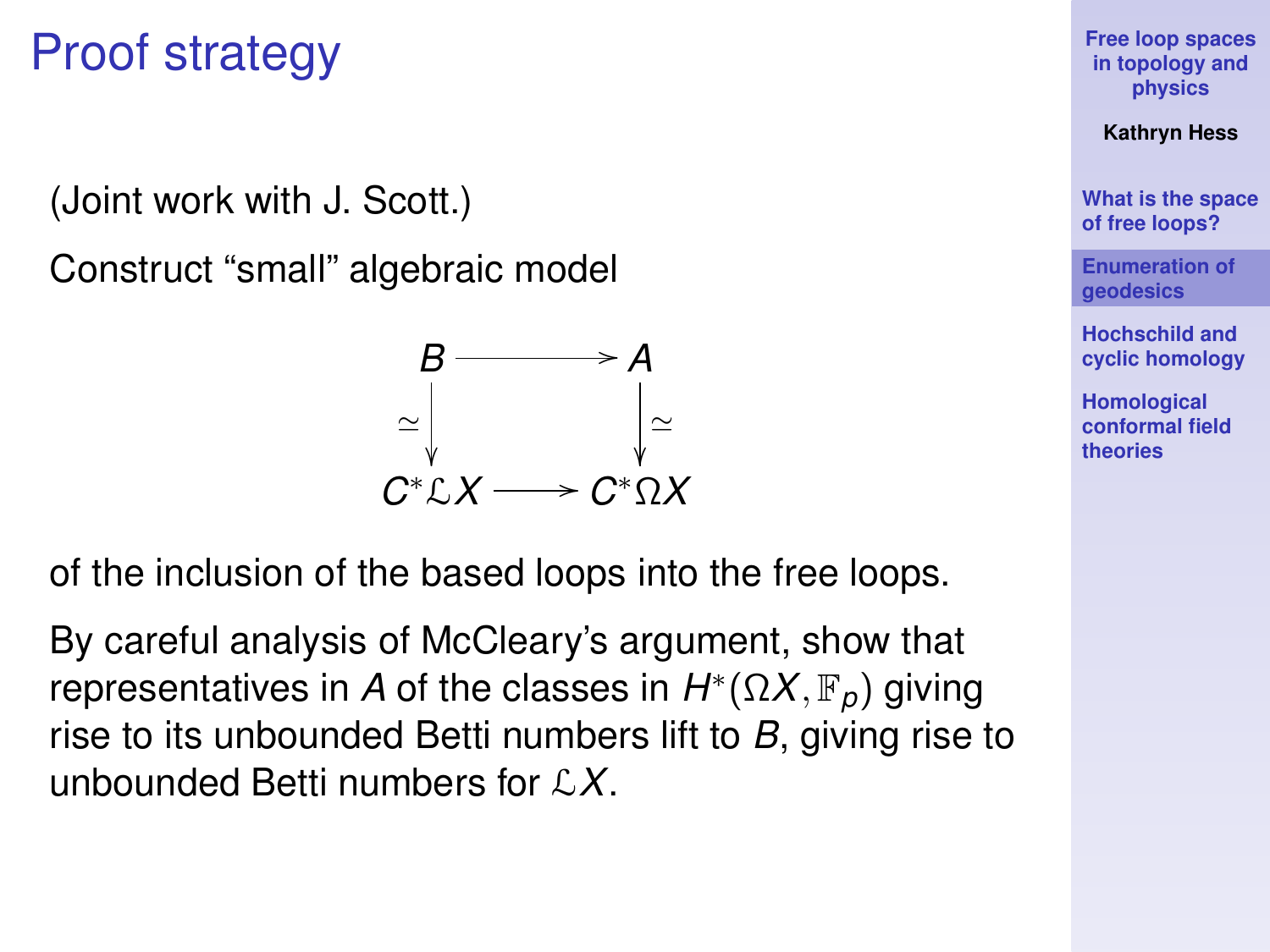# Hochschild (co)homology of algebras

Let *A* be a (perhaps differential graded) associative algebra over a field  $\mathbb{k}$ .

The Hochschild homology of *A* is

$$
HH_*A = Tor^{A\otimes A^{op}}_*(A, A)
$$

and the Hochschild cohomology of *A* is

$$
HH^*A=Ext^*_{A\otimes A^{op}}(A,A^{\sharp}),
$$

where  $A^{\sharp} = \text{hom}_{\Bbbk}(A,\Bbbk).$ 

<span id="page-16-0"></span>If *A* is a (differential graded) Hopf algebra, then *HH*∗*A* is naturally a graded algebra.

**[Free loop spaces](#page-0-0) in topology and physics**

**Kathryn Hess**

**[What is the space](#page-3-0) of free loops?**

**[Enumeration of](#page-8-0) geodesics**

**Hochschild and [cyclic homology](#page-16-0)**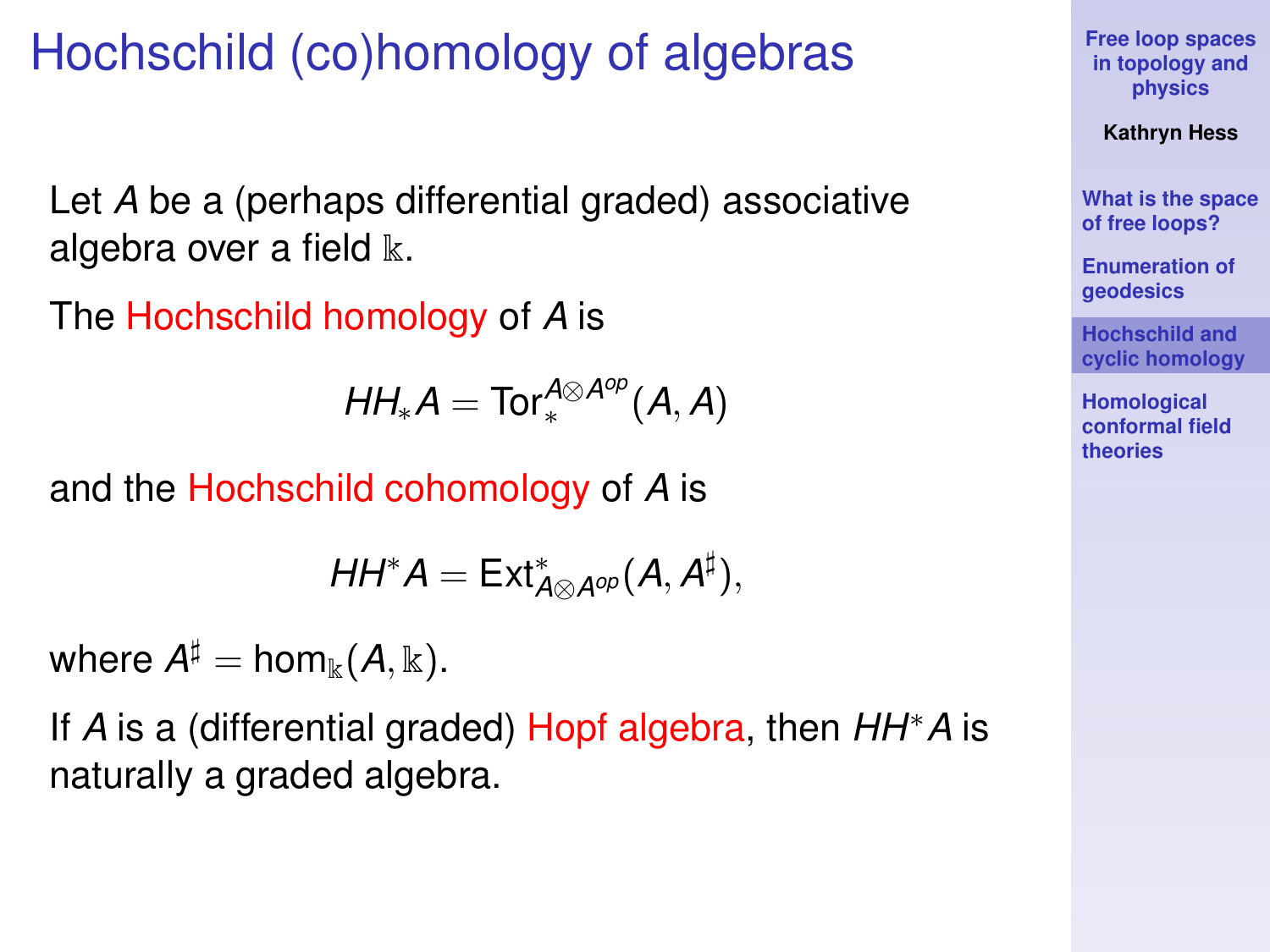HH and free loop spaces

Theorem (Burghelea & Fiedorowicz, Cohen, Goodwillie)

*If X is a path-connected space, then there are* k*-linear isomorphisms*

$$
HH_*\big(C_*(\Omega X;\Bbbk)\big)\cong H_*({\mathcal{L}} X;\Bbbk)
$$

*and*

$$
HH^*(C_*(\Omega X;\mathbb{K})) \cong H^*(\mathcal{L}X;\mathbb{K}).
$$

#### Theorem (Menichi)

*The isomorphism HH*<sup>\*</sup> $(C_*(\Omega X; \Bbbk)) \cong H^*(\mathcal{L}X; \Bbbk)$  *respects multiplicative structure.*

**[Free loop spaces](#page-0-0) in topology and physics**

**Kathryn Hess**

**[What is the space](#page-3-0) of free loops?**

**[Enumeration of](#page-8-0) geodesics**

**Hochschild and [cyclic homology](#page-16-0)**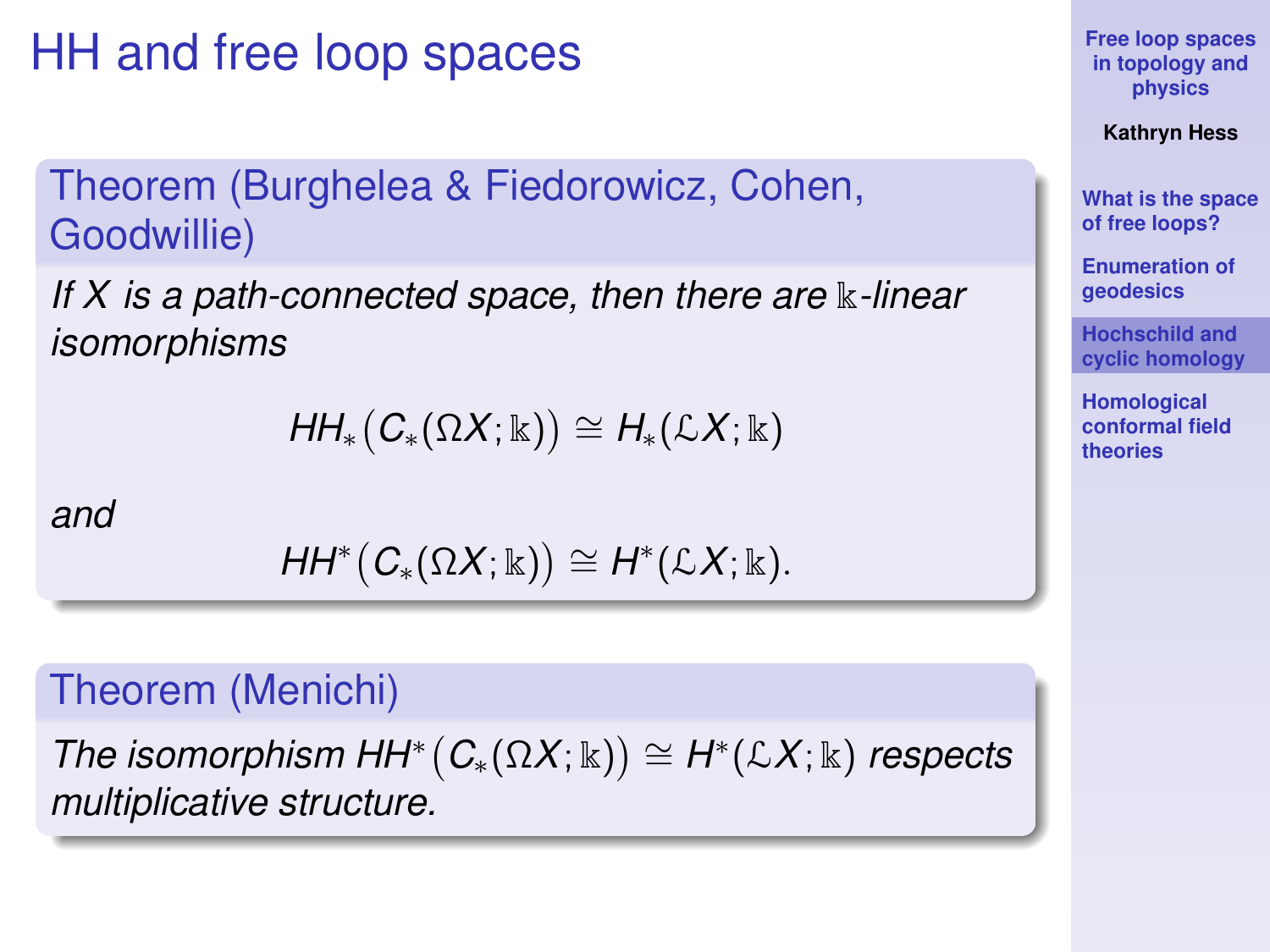#### Power maps: the commutative algebra case

#### Theorem (Loday, Vigué)

*If A is a commutative (dg) algebra, then HH*∗*A admits a natural "rth-power map" that is topologically meaningful in the following sense.*

*If A is the commutative dg algebra of rational piecewise-linear forms on a simplicial complex X, then there is an isomorphism*

 $HH_{-*}A \cong H^*(\mathcal{L}X;\mathbb{Q})$ 

*that commutes with rth-power maps.*

**[Free loop spaces](#page-0-0) in topology and physics**

**Kathryn Hess**

**[What is the space](#page-3-0) of free loops?**

**[Enumeration of](#page-8-0) geodesics**

**Hochschild and [cyclic homology](#page-16-0)**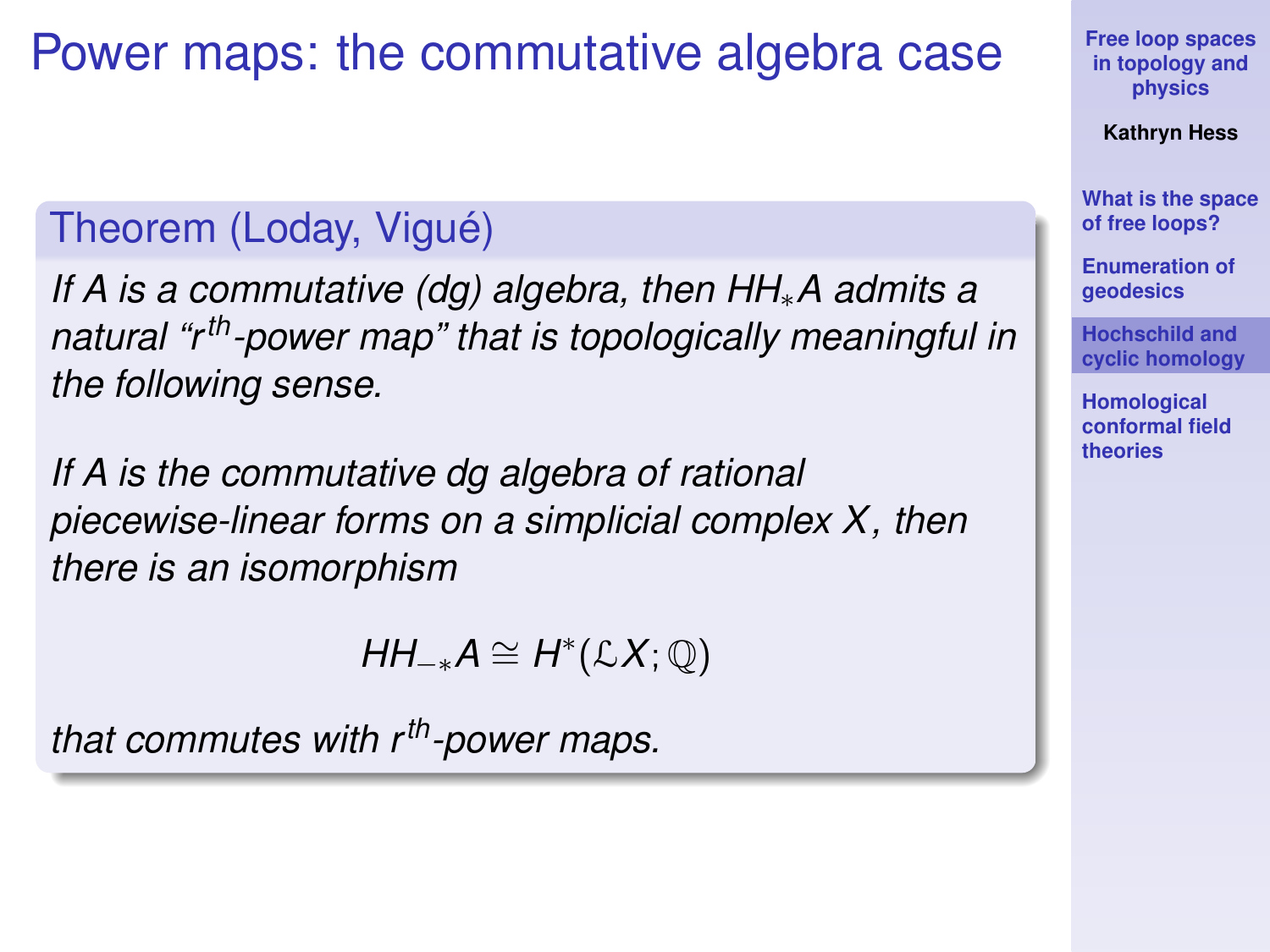# Power maps: the cocommutative Hopf algebra case

#### Theorem (H.-Rognes)

*If A is a cocommutative (dg) Hopf algebra, then HH*∗*A admits a natural "rth-power map" that is topologically meaningful in the following sense.*

*Let K be a simplicial set that is a double suspension. If A is the cocommutative dg Hopf algebra of normalized chains on GK (the Kan loop group on K ), then there is an isomorphism*

$$
HH_*A \cong H_*(\mathcal{L}|K|)
$$

*that commutes with rth-power maps.*

**[Free loop spaces](#page-0-0) in topology and physics**

**Kathryn Hess**

**[What is the space](#page-3-0) of free loops?**

**[Enumeration of](#page-8-0) geodesics**

**Hochschild and [cyclic homology](#page-16-0)**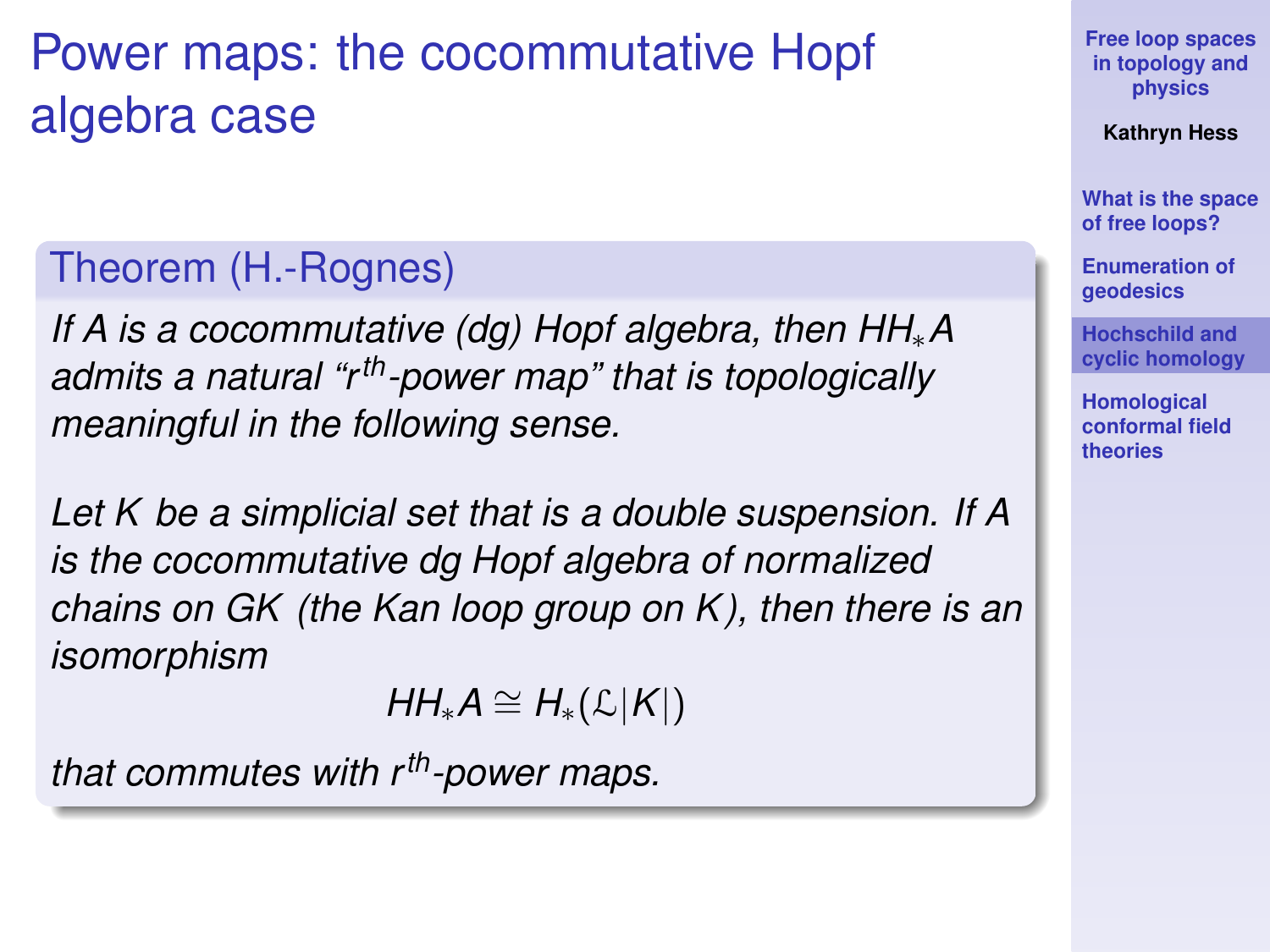### Cyclic homology of algebras

The cyclic homology of a (differential graded) algebra *A*, denoted *HC*∗*A*, is a graded vector space that fits into a long exact sequence (originally due to Connes)

$$
\ldots \to HH_nA \xrightarrow{l} HC_nA \xrightarrow{S} HC_{n-2}A \xrightarrow{B} HH_{n-1}A \to \ldots
$$

**[Free loop spaces](#page-0-0) in topology and physics**

**Kathryn Hess**

**[What is the space](#page-3-0) of free loops?**

**[Enumeration of](#page-8-0) geodesics**

**Hochschild and [cyclic homology](#page-16-0)**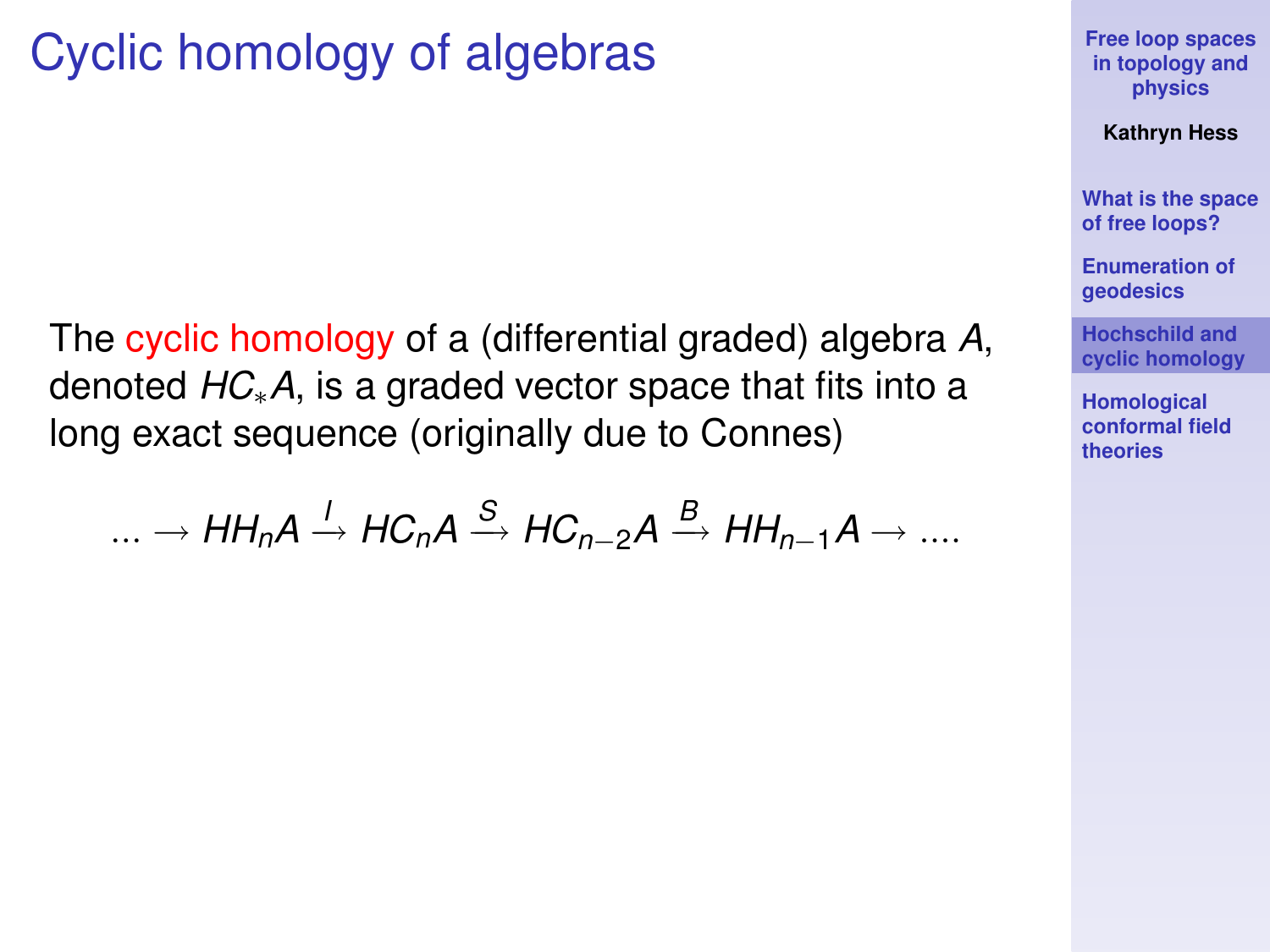### HC and free loop spaces

For any *G*-space *Y*, where *G* is a topological group, let *YhG* denotes the homotopy orbit space of the *G*-action.

Theorem (Burghelea & Fiedorowicz, Jones) *For any path-connected space X, there is a* k-linear *isomorphism*

 $HC_*\big(C_*(\Omega X;\mathbb{K})\big) \cong H_*\big((\mathcal{L}X)_{hS^1};\mathbb{K}\big).$ 

**[Free loop spaces](#page-0-0) in topology and physics**

**Kathryn Hess**

**[What is the space](#page-3-0) of free loops?**

**[Enumeration of](#page-8-0) geodesics**

**Hochschild and [cyclic homology](#page-16-0)**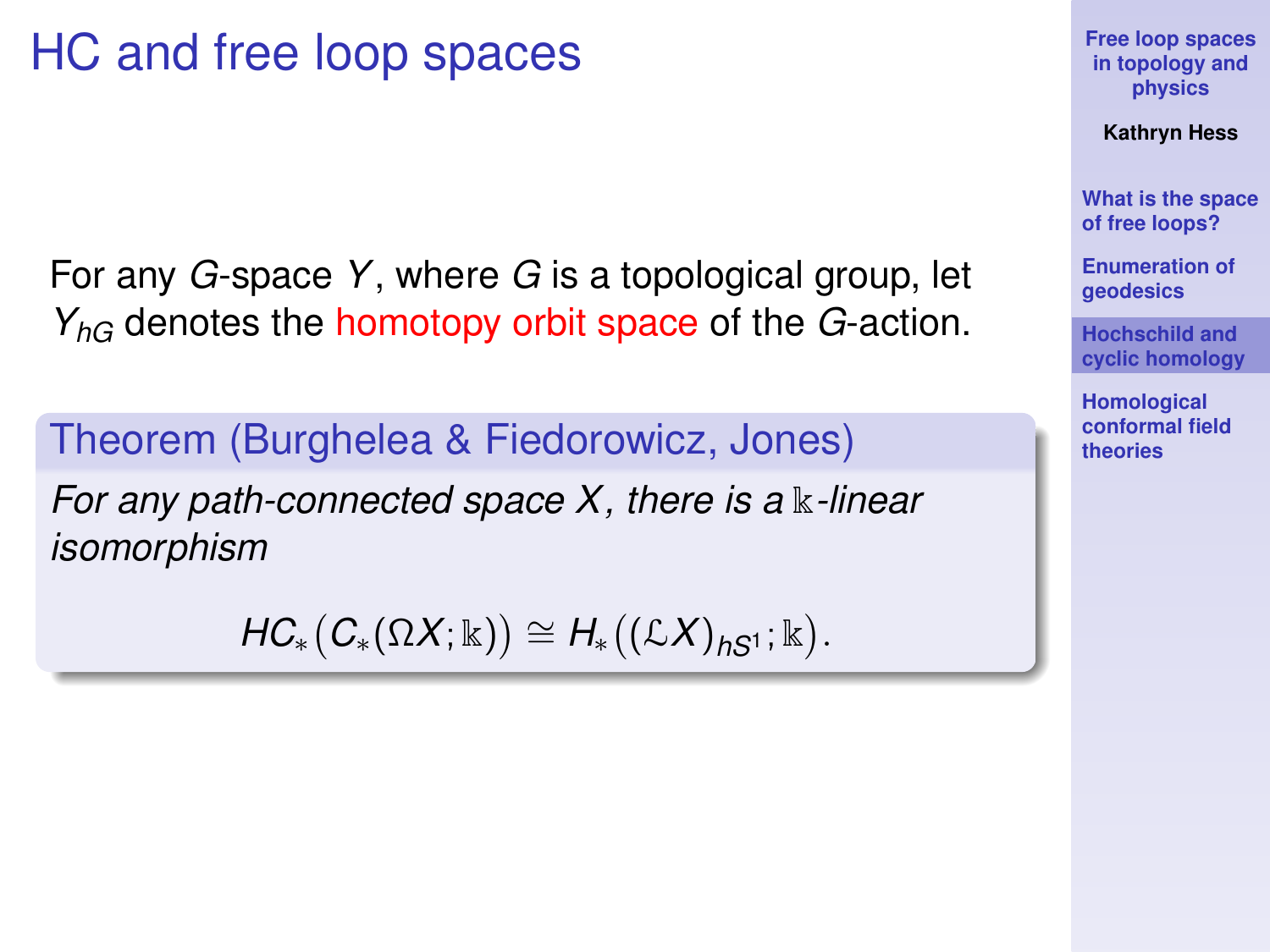## Generalizations: ring spectra I

[Bökstedt, Bökstedt-Hsiang-Madsen]

Let *R* be an *S*-algebra (ring spectrum), e.g., the Eilenberg-MacLane spectrum *H*Z or *S*[Ω*X*], the suspension spectrum of Ω*X*, for any topological space *X*.

Topological Hochschild homology

*THH*(*R*)

and topological cyclic homology (mod *p*)

*TC*(*R*; *p*)

are important approximations to the algebraic K-theory of *R*.

**[Free loop spaces](#page-0-0) in topology and physics**

**Kathryn Hess**

**[What is the space](#page-3-0) of free loops?**

**[Enumeration of](#page-8-0) geodesics**

**Hochschild and [cyclic homology](#page-16-0)**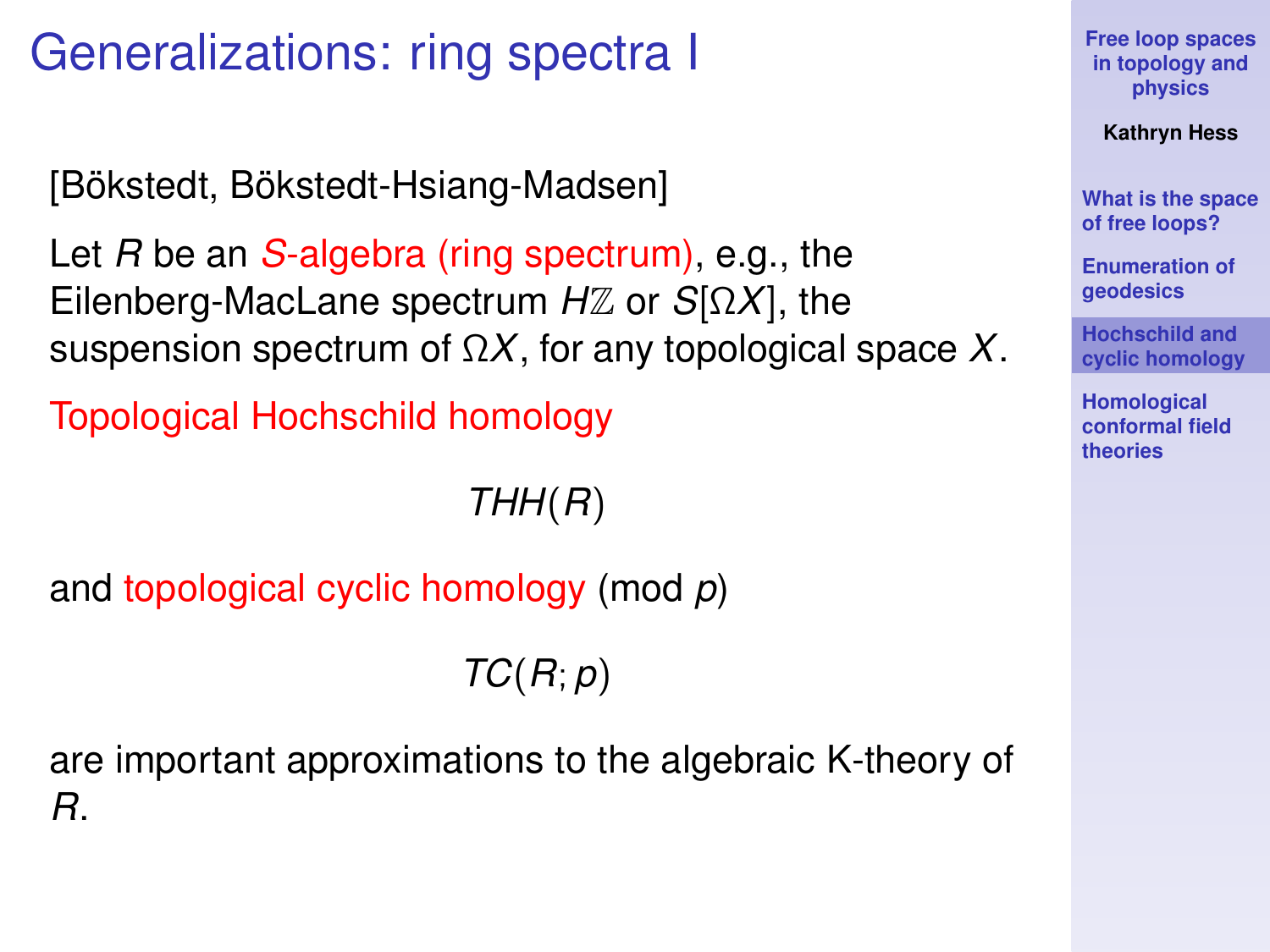#### Generalizations: ring spectra II

Let *X* be a topological space, and let  $R = S[\Omega X]$ .

Then *TC*(*R*; *p*) can be constructed from

 $S[\mathcal{L}X]$  and  $S[(\mathcal{L}X)_{hS^1}],$ 

using the  $\rho^{\text{th}}$ -power map  $\ell_\rho:\mathcal{L} X\to \mathcal{L} X.$ 

**[Free loop spaces](#page-0-0) in topology and physics**

**Kathryn Hess**

**[What is the space](#page-3-0) of free loops?**

**[Enumeration of](#page-8-0) geodesics**

**Hochschild and [cyclic homology](#page-16-0)**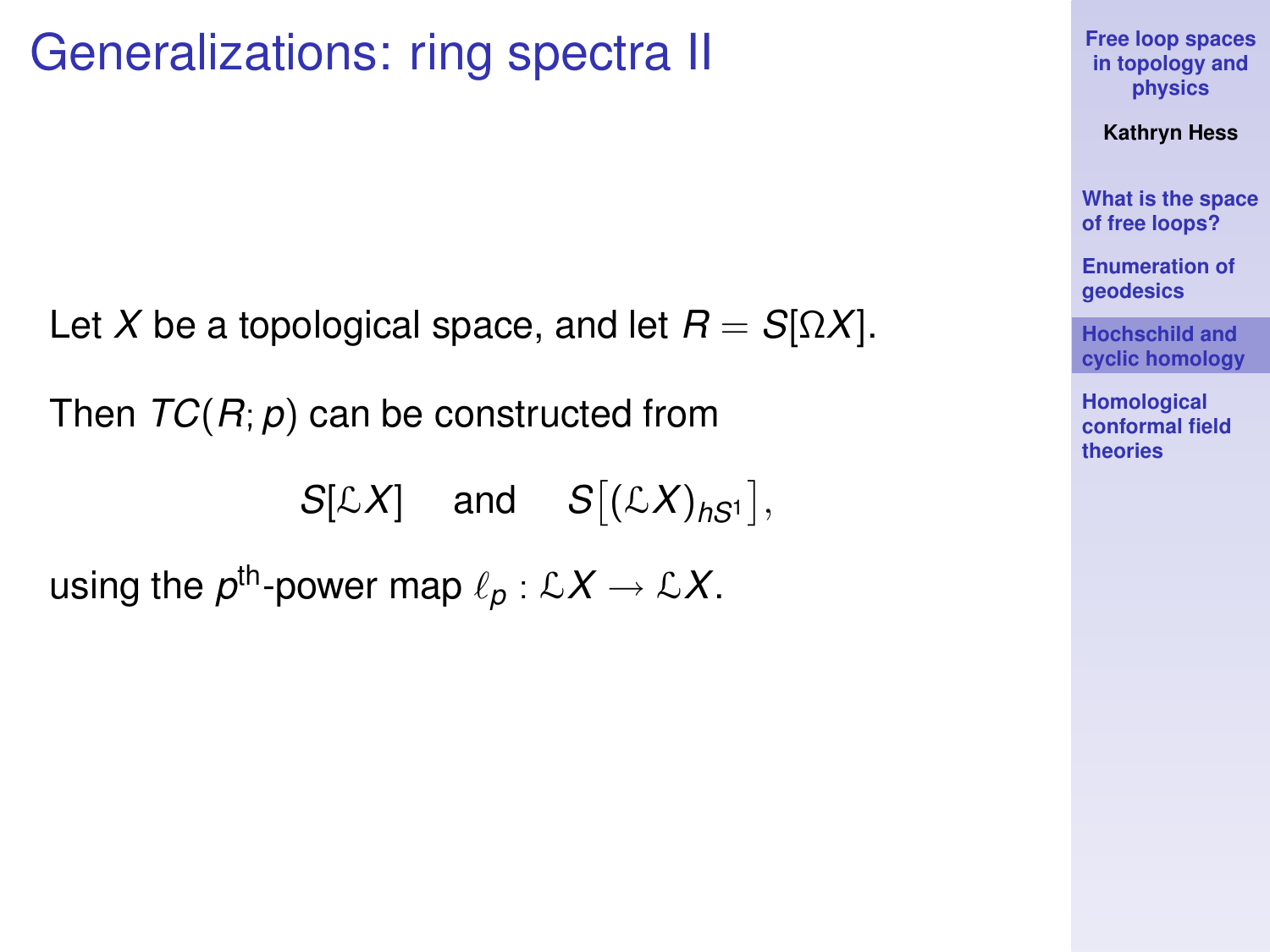### Generalizations: (derived) schemes

[Weibel, Weibel-Geller]

Hochschild and cyclic homology can be generalized in a natural way to schemes, so that there is still a Connes-type long exact sequence relating them.

[Toën-Vezzosi]

Hochschild and cyclic homology can then be further generalized to derived schemes and turns out to be expressible in terms of a "free loop space" construction. **[Free loop spaces](#page-0-0) in topology and physics**

**Kathryn Hess**

**[What is the space](#page-3-0) of free loops?**

**[Enumeration of](#page-8-0) geodesics**

**Hochschild and [cyclic homology](#page-16-0)**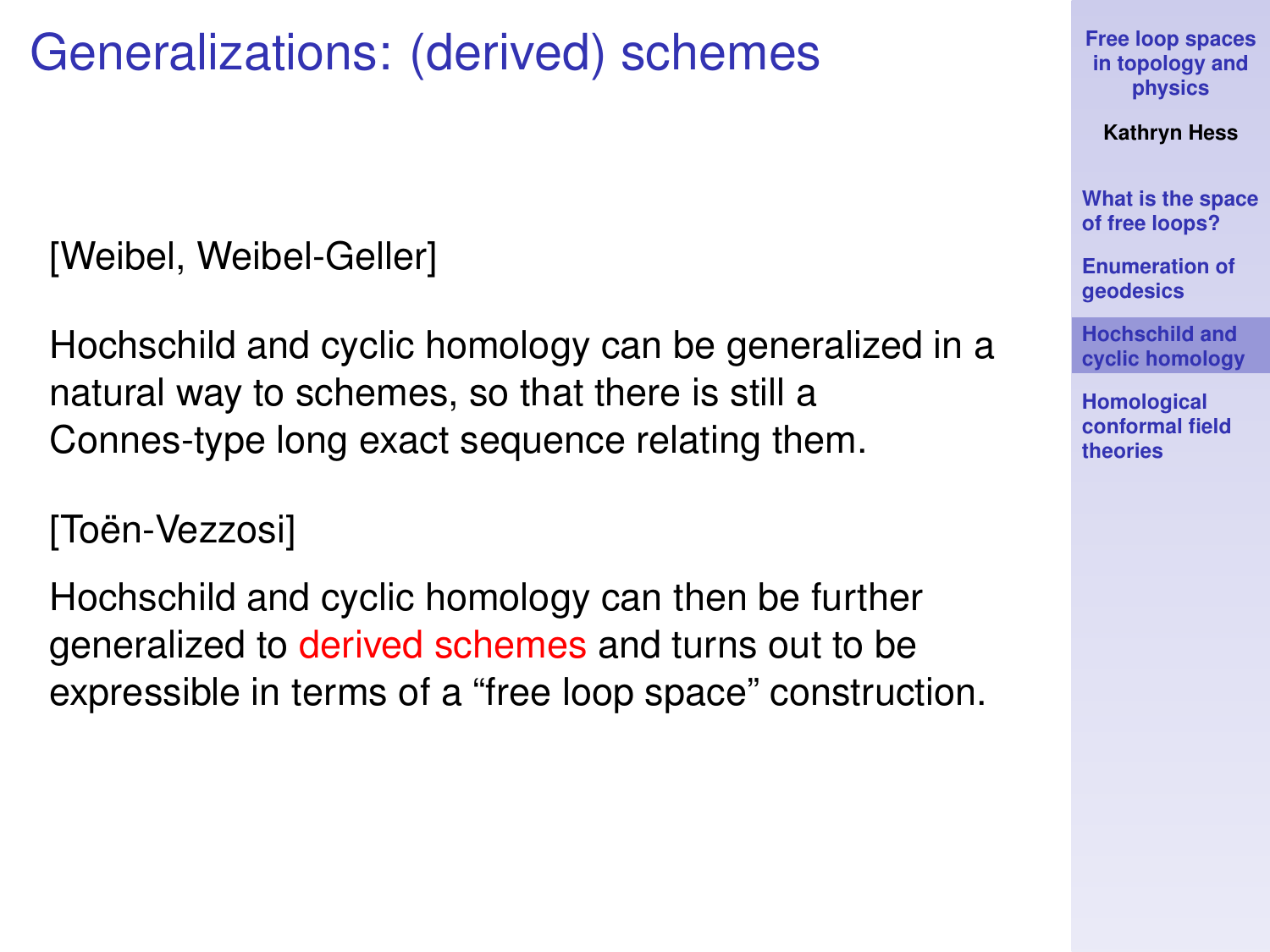#### The closed cobordism categories **C** and **HC**

- The objects of **C** and of **HC** are all closed 1-manifolds (disjoint unions of circles), which are in bijective correspondance with N.
- $C(m, n) = C_*(M_{m,n})$  and  $HC(m, n) = H_*(M_{m,n})$ , where M*m*,*<sup>n</sup>* is the moduli space of Riemannian cobordisms from *m* to *n* circles.

<span id="page-25-0"></span>Both **C** and **HC** are monoidal categories, i.e., endowed with a "tensor product," which is given by disjoint union of circles (equivalently, by addition of natural numbers) and disjoint union of cobordisms.

**[Free loop spaces](#page-0-0) in topology and physics**

**Kathryn Hess**

**[What is the space](#page-3-0) of free loops?**

**[Enumeration of](#page-8-0) geodesics**

**Hochschild and [cyclic homology](#page-16-0)**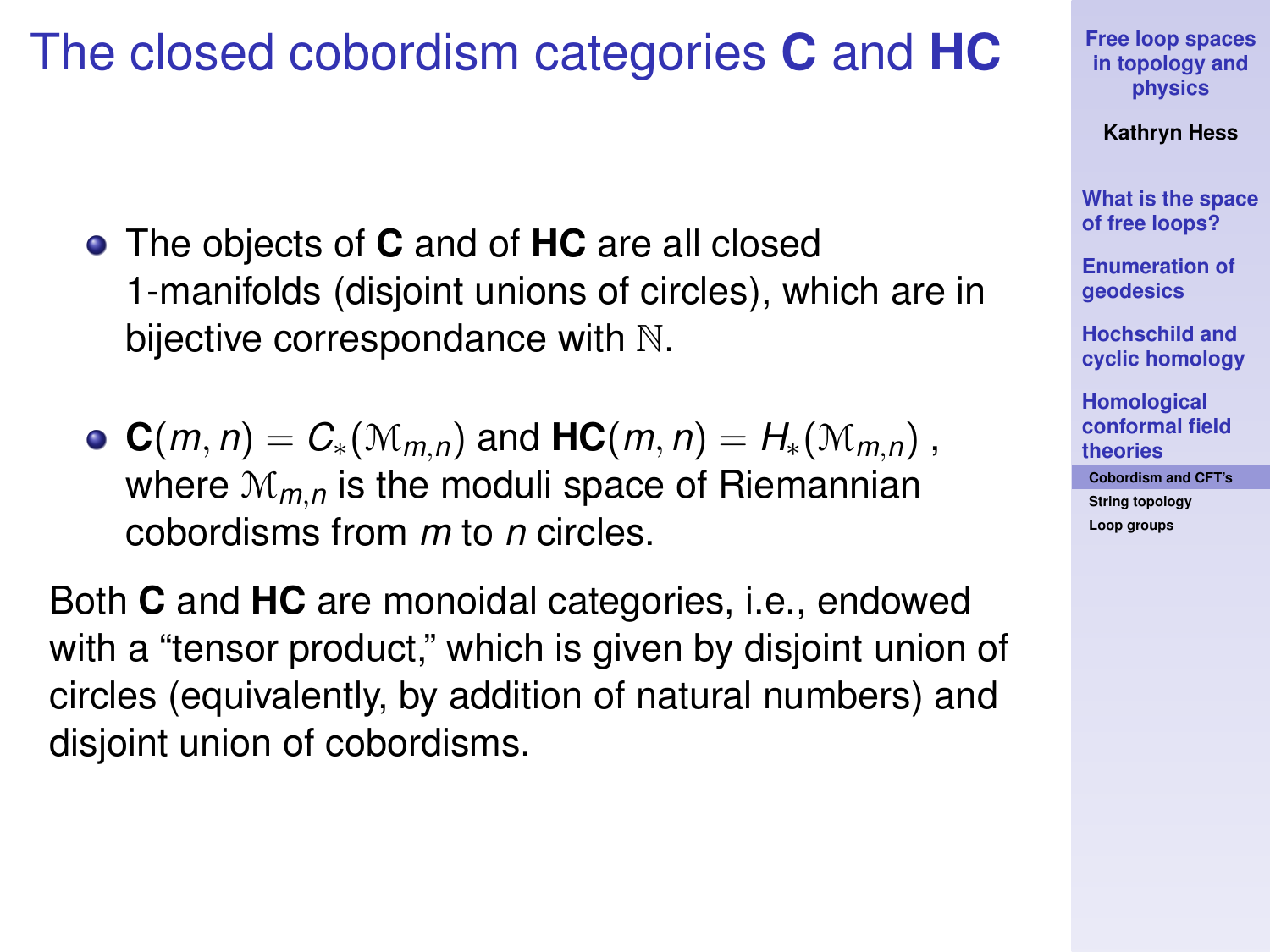### Cobordisms as morphisms

A 3-to-2 cobordism

A 1-to-1 cobordism



**[Free loop spaces](#page-0-0) in topology and physics**

**Kathryn Hess**

**[What is the space](#page-3-0) of free loops?**

**[Enumeration of](#page-8-0) geodesics**

**Hochschild and [cyclic homology](#page-16-0)**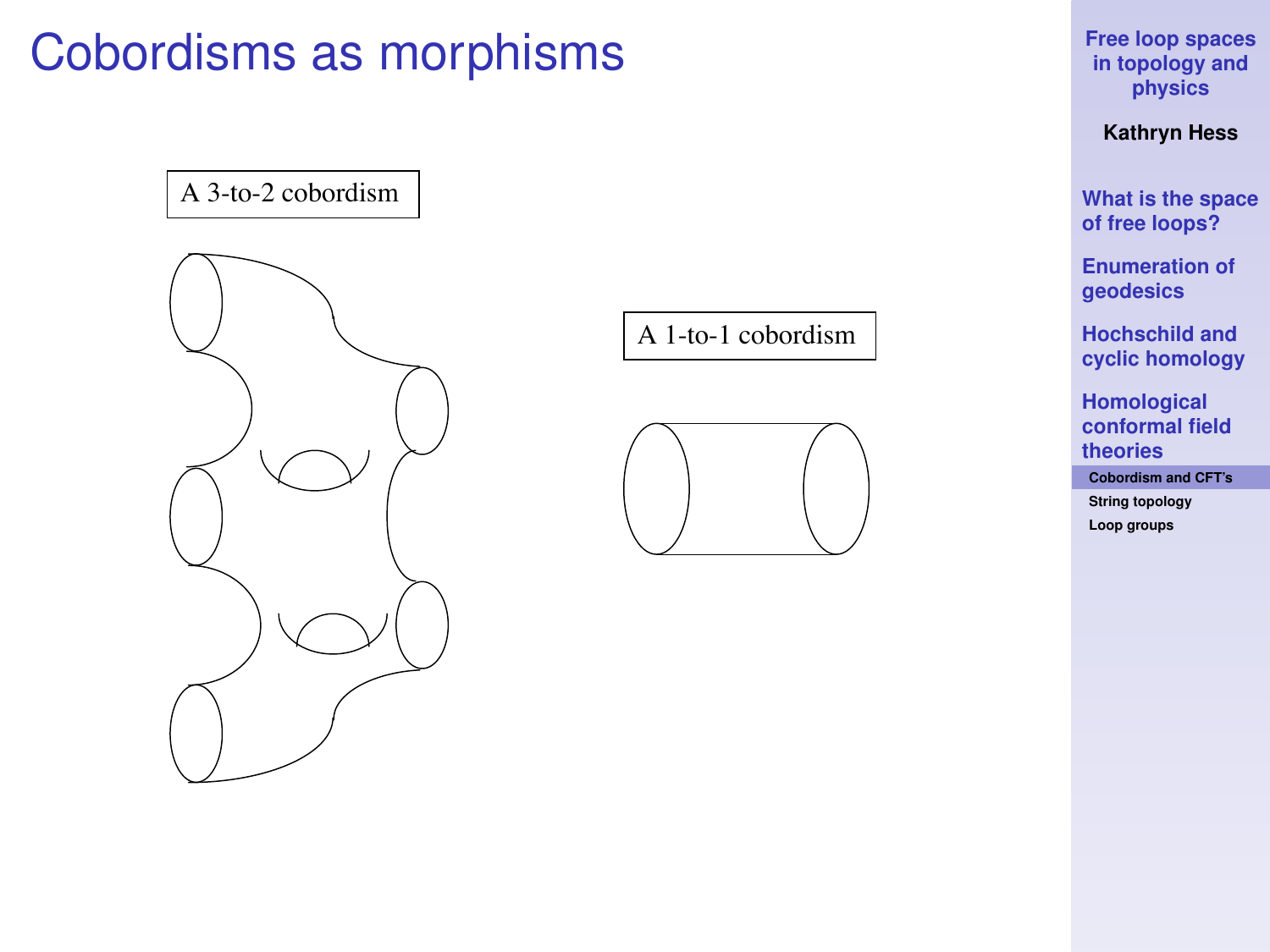#### Composition of cobordisms





#### **[Free loop spaces](#page-0-0) in topology and physics**

**Kathryn Hess**

**[What is the space](#page-3-0) of free loops?**

**[Enumeration of](#page-8-0) geodesics**

**Hochschild and [cyclic homology](#page-16-0)**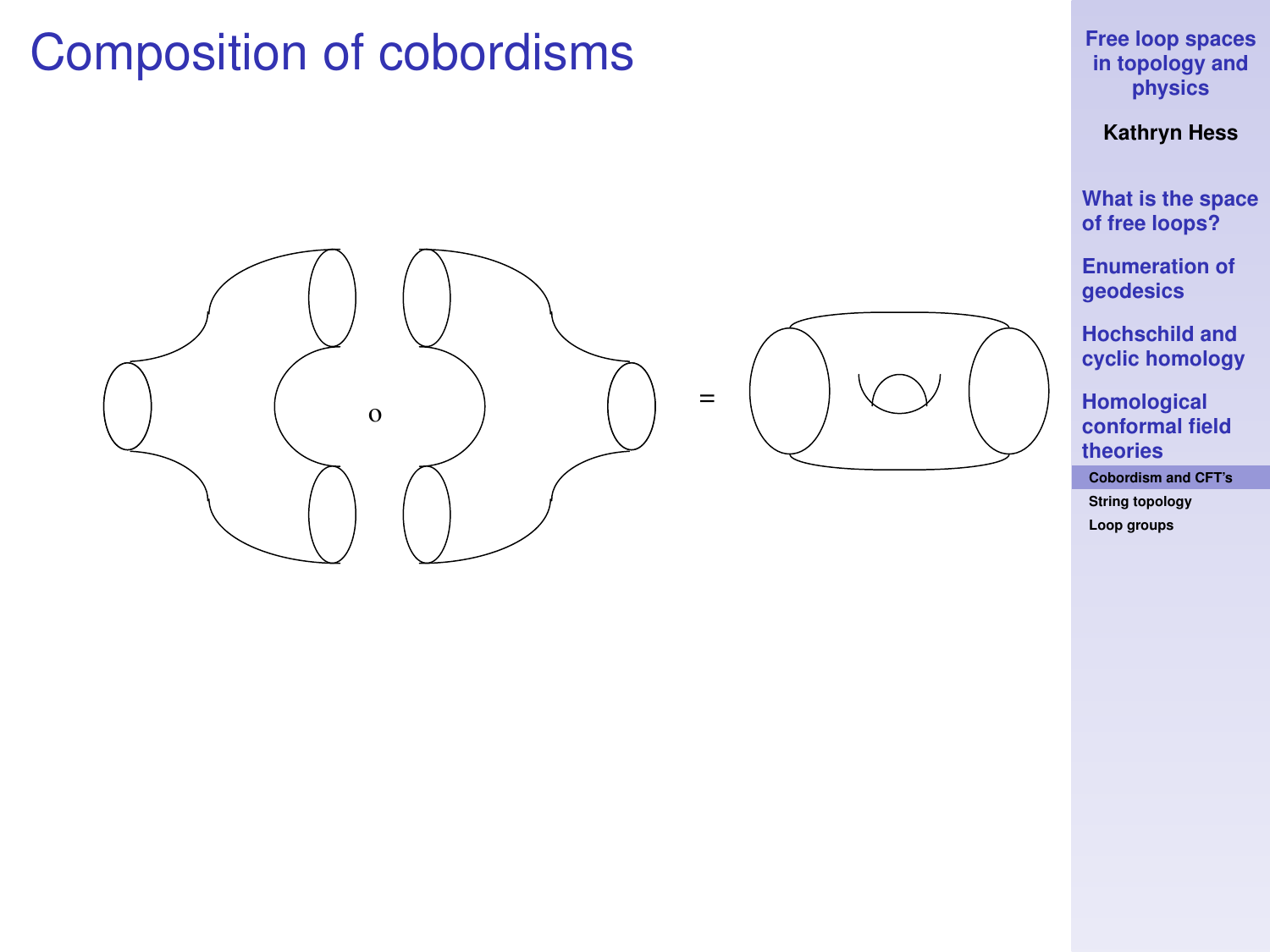### Topological CFT's

Let  $\&$  be a field, and let  $\mathbf{Ch}_{\&}$  denote the category of chain complexes of k-vector spaces.

A closed TCFT is a linear functor  $\Phi : \mathbf{C} \to \mathbf{Ch}_{\mathbb{k}}$  that is monoidal up to chain homotopy.

In particular, for all  $n, m \in \mathbb{N}$ ,

- $\bullet$   $\Phi(n)$  is a chain complex;
- $\bullet$  there is a natural chain equivalence  $\Phi(n) \otimes \Phi(m) \xrightarrow{\simeq} \Phi(n+m);$
- there are chain maps  $C(m, n) \otimes \Phi(m) \rightarrow \Phi(n)$ .

**[Free loop spaces](#page-0-0) in topology and physics**

**Kathryn Hess**

**[What is the space](#page-3-0) of free loops?**

**[Enumeration of](#page-8-0) geodesics**

**Hochschild and [cyclic homology](#page-16-0)**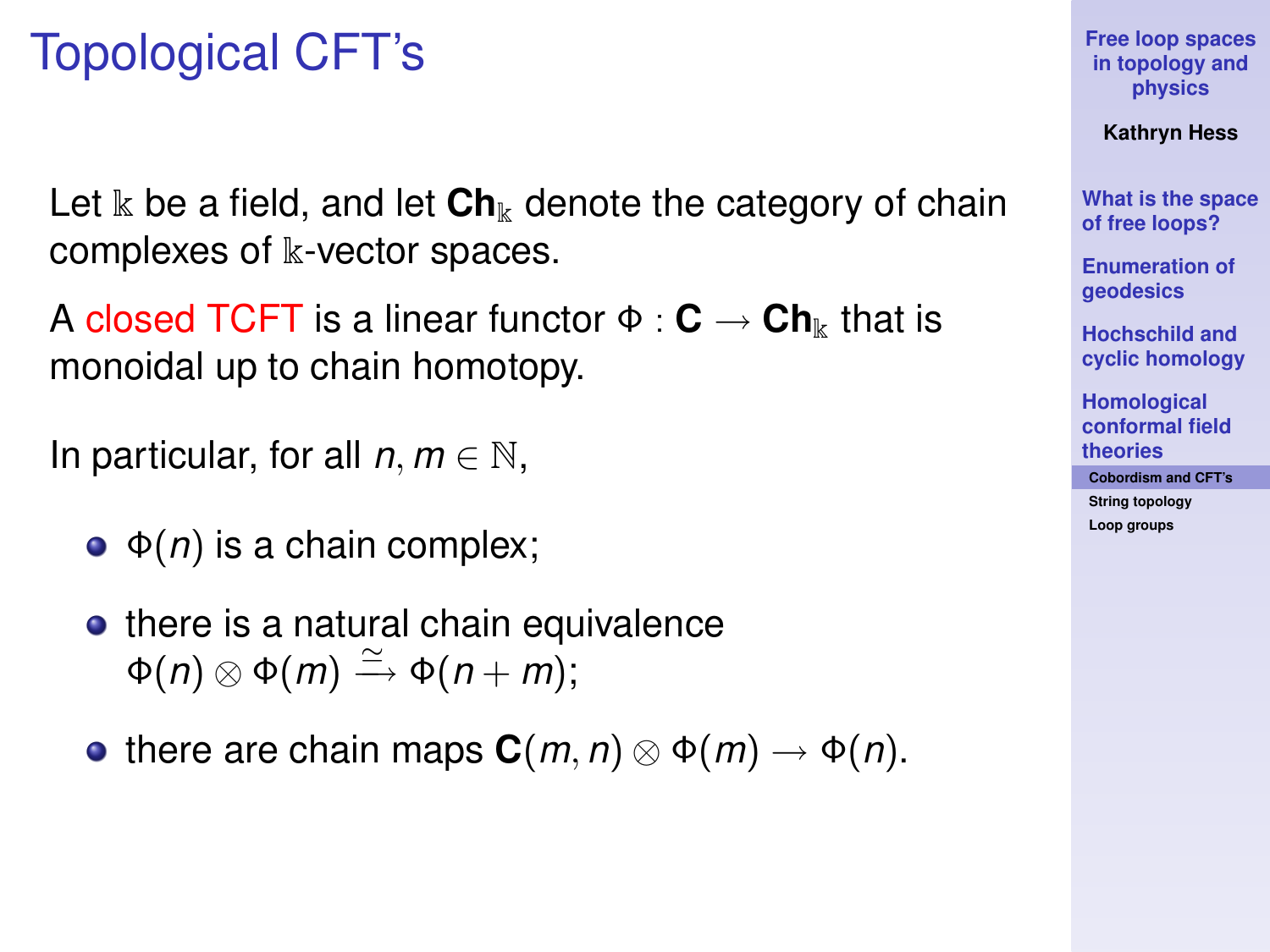# Homological CFT's

Let  $\mathbf{grVect}_{k}$  denote the category of graded  $k$ -vector spaces.

**A** closed HCFT is a linear functor Ψ : **HC**  $\rightarrow$  <code>grVect</code><sub>k</sub> that is strongly monoidal.

```
In particular, for all n, m \in \mathbb{N},
```
- Ψ(*n*) is a graded vector space;
- there is a natural isomorphism  $\Psi(n) \otimes \Psi(m) \stackrel{\cong}{\longrightarrow} \Psi(n+m);$
- there are graded linear maps  $HC(m, n) \otimes \Psi(m) \rightarrow \Psi(n)$ .

If Φ : **C** → **Ch**<sup>k</sup> is a closed TCFT, then *H*∗Φ is a closed HCFT

**[Free loop spaces](#page-0-0) in topology and physics**

**Kathryn Hess**

**[What is the space](#page-3-0) of free loops?**

**[Enumeration of](#page-8-0) geodesics**

**Hochschild and [cyclic homology](#page-16-0)**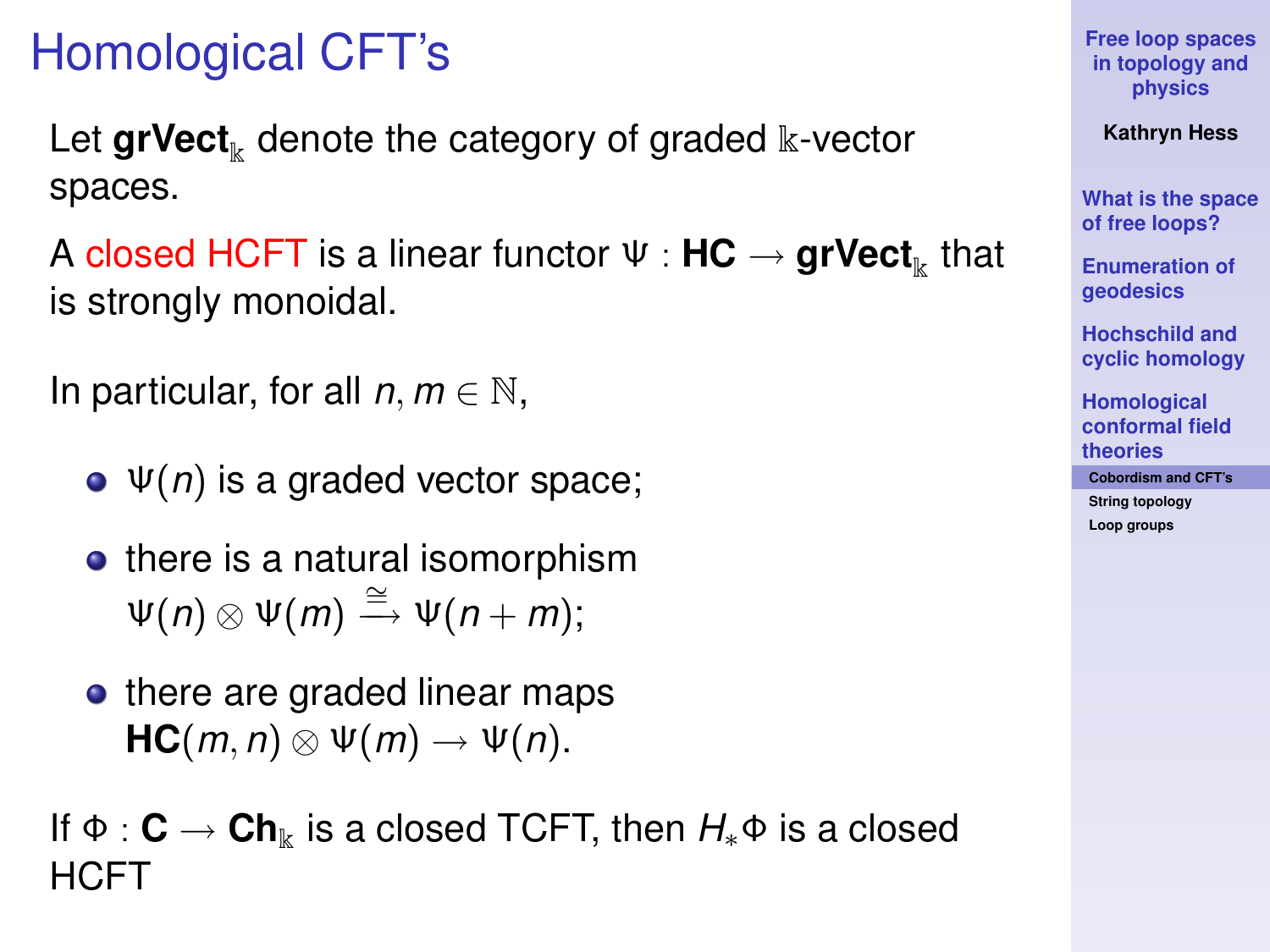#### Folklore Theorem

If Ψ : **HC**  $\rightarrow$  **grVect**<sub>k</sub> is a closed HCFT, then Ψ(1) is a bicommutative Frobenius algebra, i.e., there exists

• a commutative, unital multiplication map

 $\mu : \Psi(1) \otimes \Psi(1) \rightarrow \Psi(1)$ 

#### and

a cocommutative, counital comultiplication map

 $\delta : \Psi(1) \rightarrow \Psi(1) \otimes \Psi(1)$ 

such that

$$
(\mu \otimes 1)(1 \otimes \delta) = \delta \mu = (1 \otimes \mu)(\delta \otimes 1) : \Psi(1) \otimes \Psi(1) \to \Psi(1) \otimes \Psi(1).
$$

**[Free loop spaces](#page-0-0) in topology and physics**

**Kathryn Hess**

**[What is the space](#page-3-0) of free loops?**

**[Enumeration of](#page-8-0) geodesics**

**Hochschild and [cyclic homology](#page-16-0)**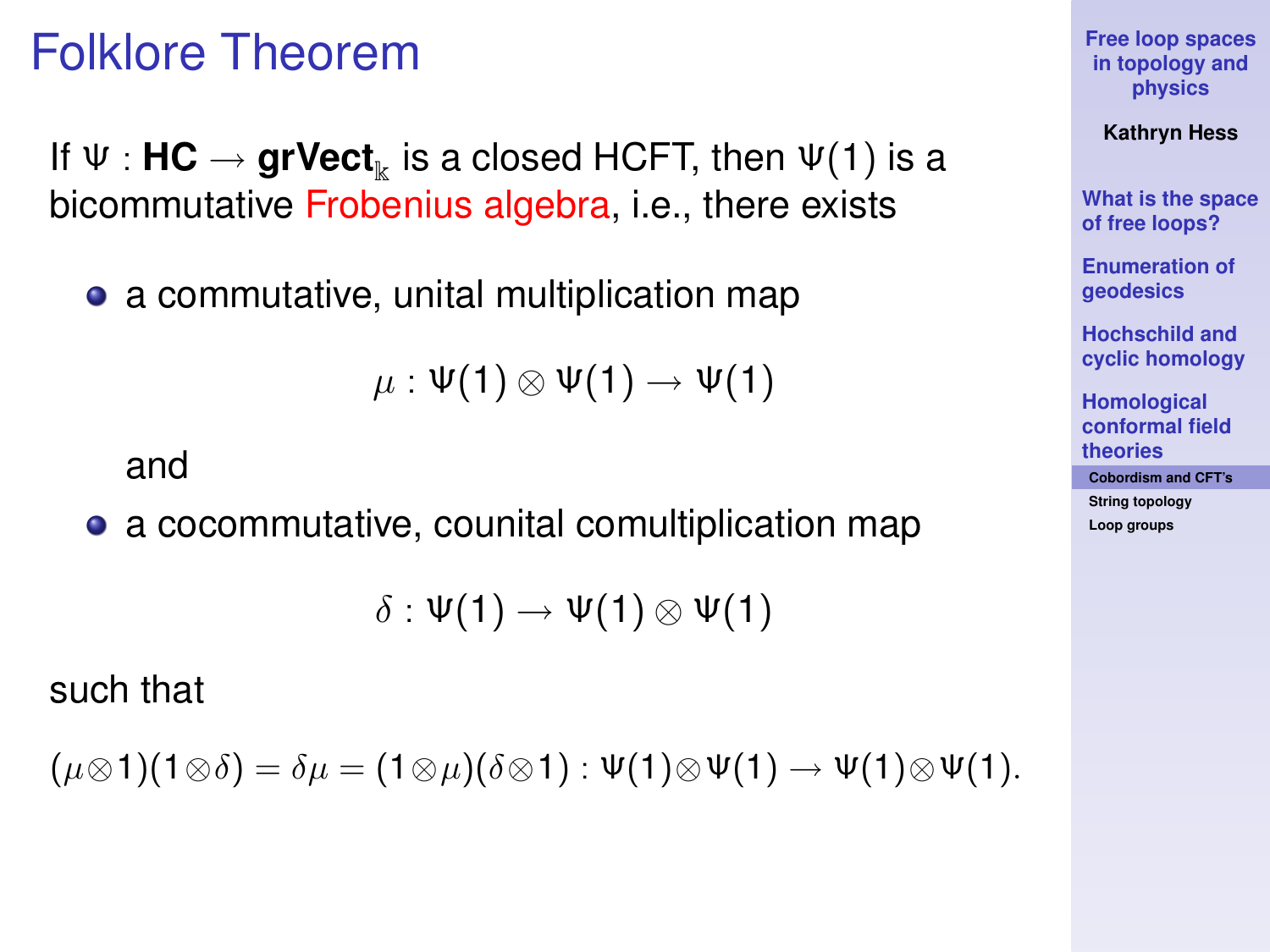#### The geometry of  $\mu$  and  $\delta$

Let Ψ : **HC** → grVect<sub>k</sub> be a closed HCFT. Using the isomorphism  $\Psi(1) \otimes \Psi(1) \cong \Psi(1 + 1)$ , we get:

$$
\mu = \Psi(\bigcirc \limits_{\bigcirc} \bigcirc) : \Psi(1) \otimes \Psi(1) \longrightarrow \Psi(1)
$$

$$
\delta = \Psi(\text{tr}(1) \longrightarrow \Psi(1) \otimes \Psi(1))
$$

**[Free loop spaces](#page-0-0) in topology and physics**

**Kathryn Hess**

**[What is the space](#page-3-0) of free loops?**

**[Enumeration of](#page-8-0) geodesics**

**Hochschild and [cyclic homology](#page-16-0)**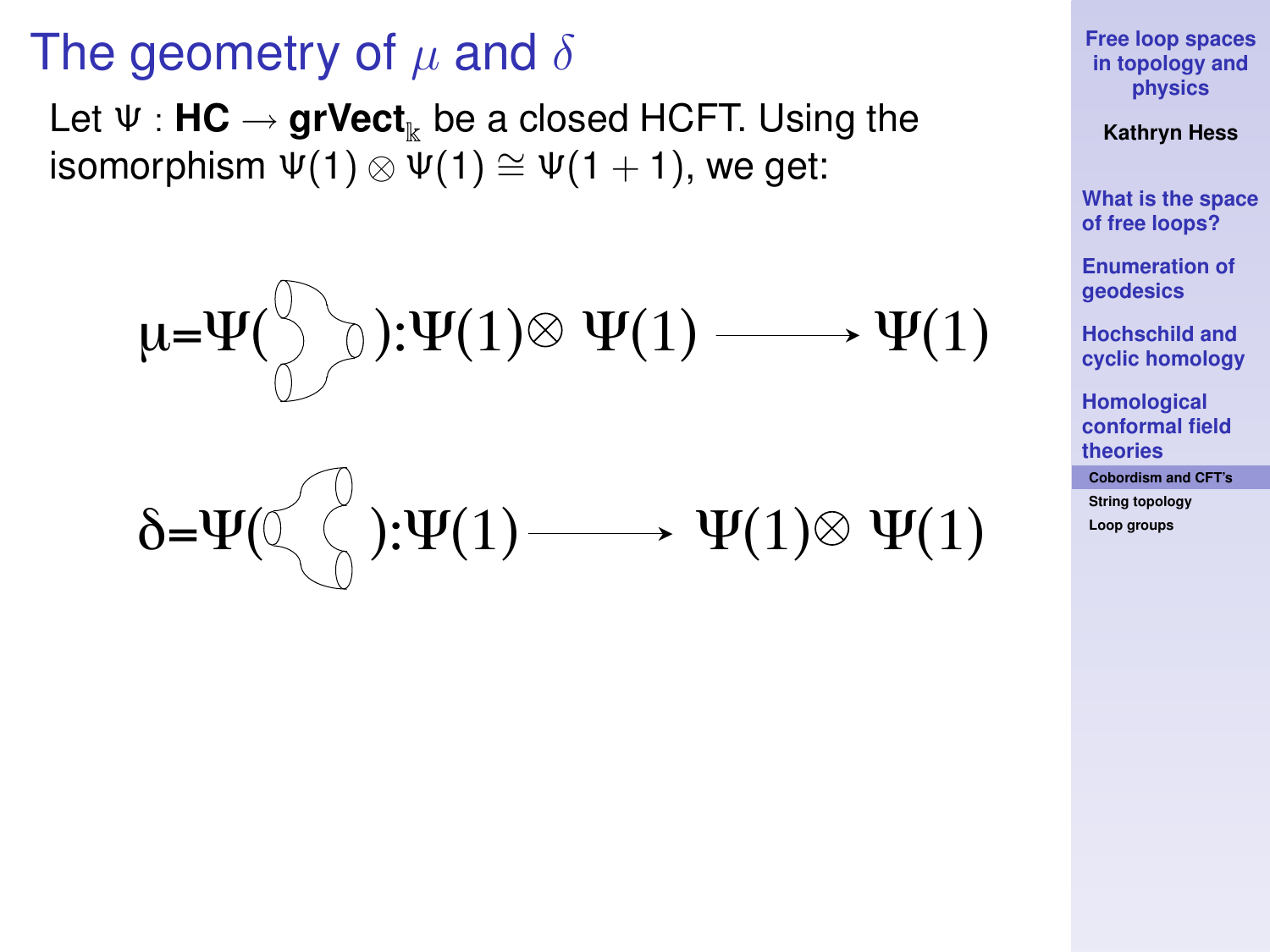#### Generalizations

There are open-closed cobordism categories, in which the objects are all compact, 1-dimensional oriented manifolds (disjoint unions of circles and intervals). The notion of open-closed conformal field theories then generalizes in an obvious way that of closed CFT's.

**[Free loop spaces](#page-0-0) in topology and physics**

**Kathryn Hess**

**[What is the space](#page-3-0) of free loops?**

**[Enumeration of](#page-8-0) geodesics**

**Hochschild and [cyclic homology](#page-16-0)**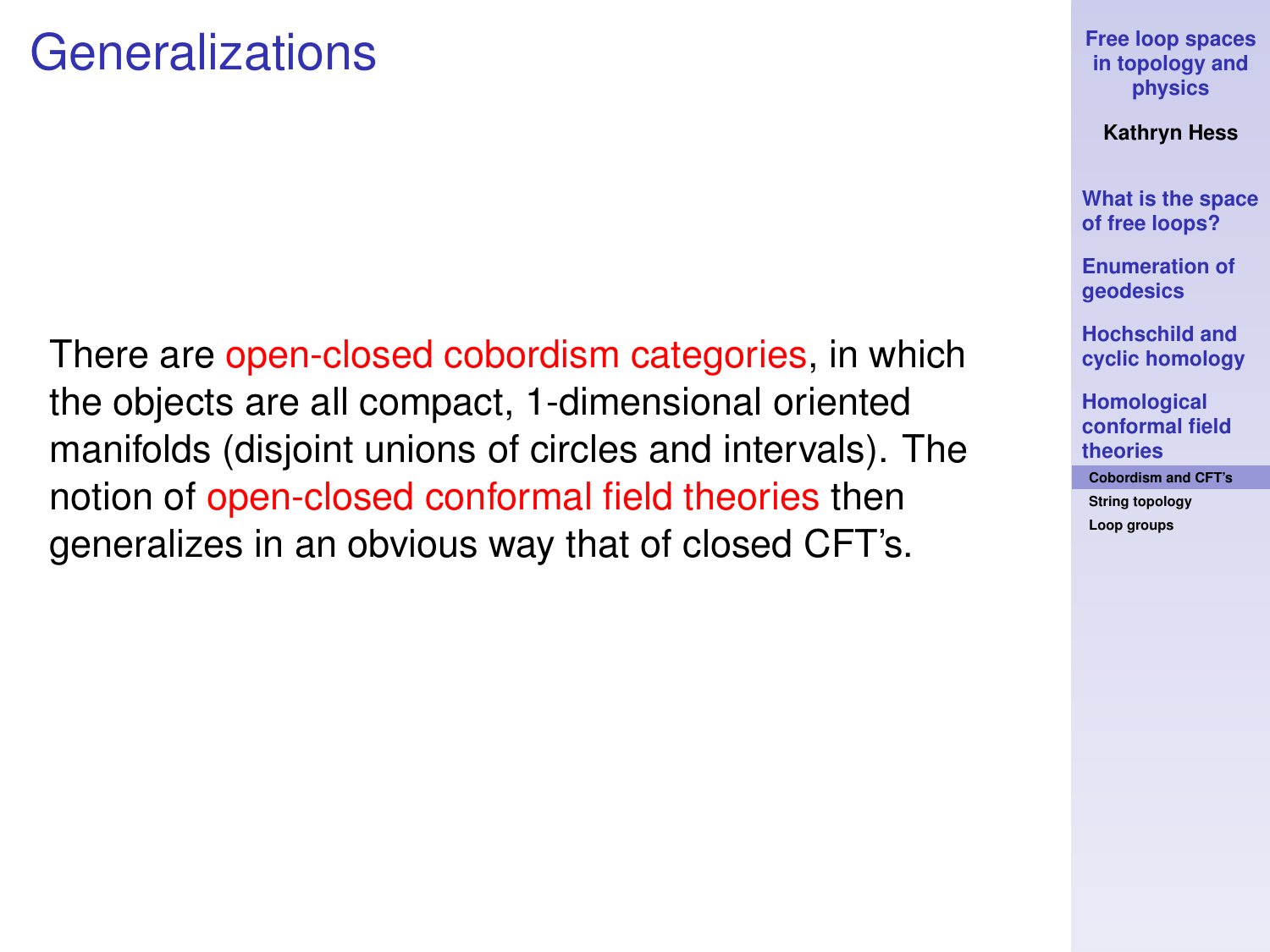# Philosophy

String topology is the study of the (differential and algebraic) topological properties of the spaces of smooth paths and of smooth loops on a manifold, which are themselves infinite-dimensional manifolds.

The development of string topology is strongly driven by analogies with string theory in physics, which is a theory of quantum gravitation, where vibrating "strings" play the role of particles.

<span id="page-33-0"></span>As we will see, string topology provides us with a family of HCFT's, one for for each manifold *M*.

**[Free loop spaces](#page-0-0) in topology and physics**

**Kathryn Hess**

**[What is the space](#page-3-0) of free loops?**

**[Enumeration of](#page-8-0) geodesics**

**Hochschild and [cyclic homology](#page-16-0)**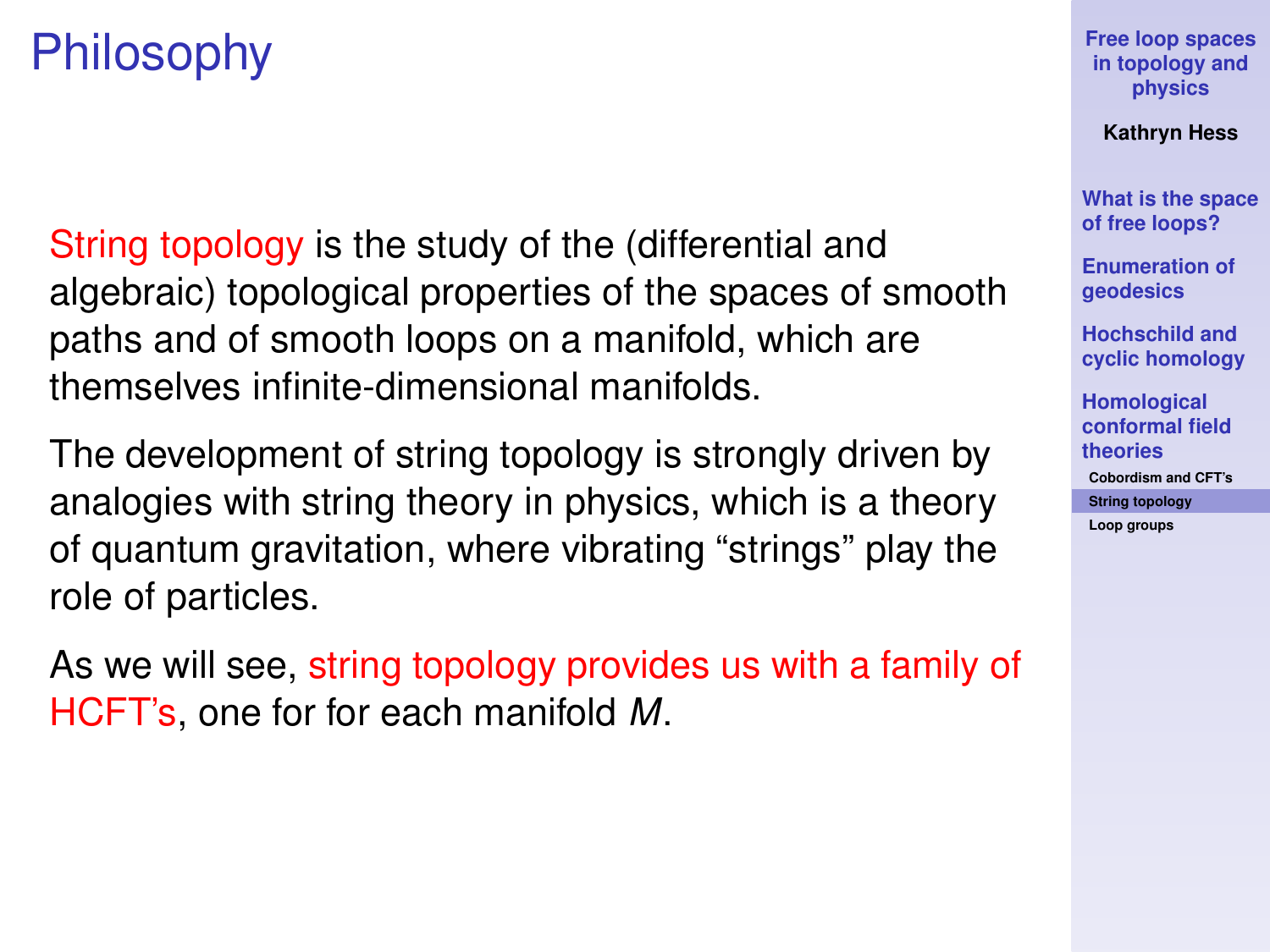#### Compact manifolds and intersection products

Let *M* be a smooth, orientable manifold of dimension *n*.

Let δ*<sup>M</sup>* : *H <sup>n</sup>*−*pM* <sup>∼</sup>=−→ *<sup>H</sup>p<sup>M</sup>* denote the Poincaré duality isomorphism (the cap product with the fundamental class of *M*).

The intersection product on *H*∗*M* is given by the composite



and endows  $\mathbb{H}_*M := H_{*+n}M$  with the structure of a Frobenius algebra.

**[Free loop spaces](#page-0-0) in topology and physics**

**Kathryn Hess**

**[What is the space](#page-3-0) of free loops?**

**[Enumeration of](#page-8-0) geodesics**

**Hochschild and [cyclic homology](#page-16-0)**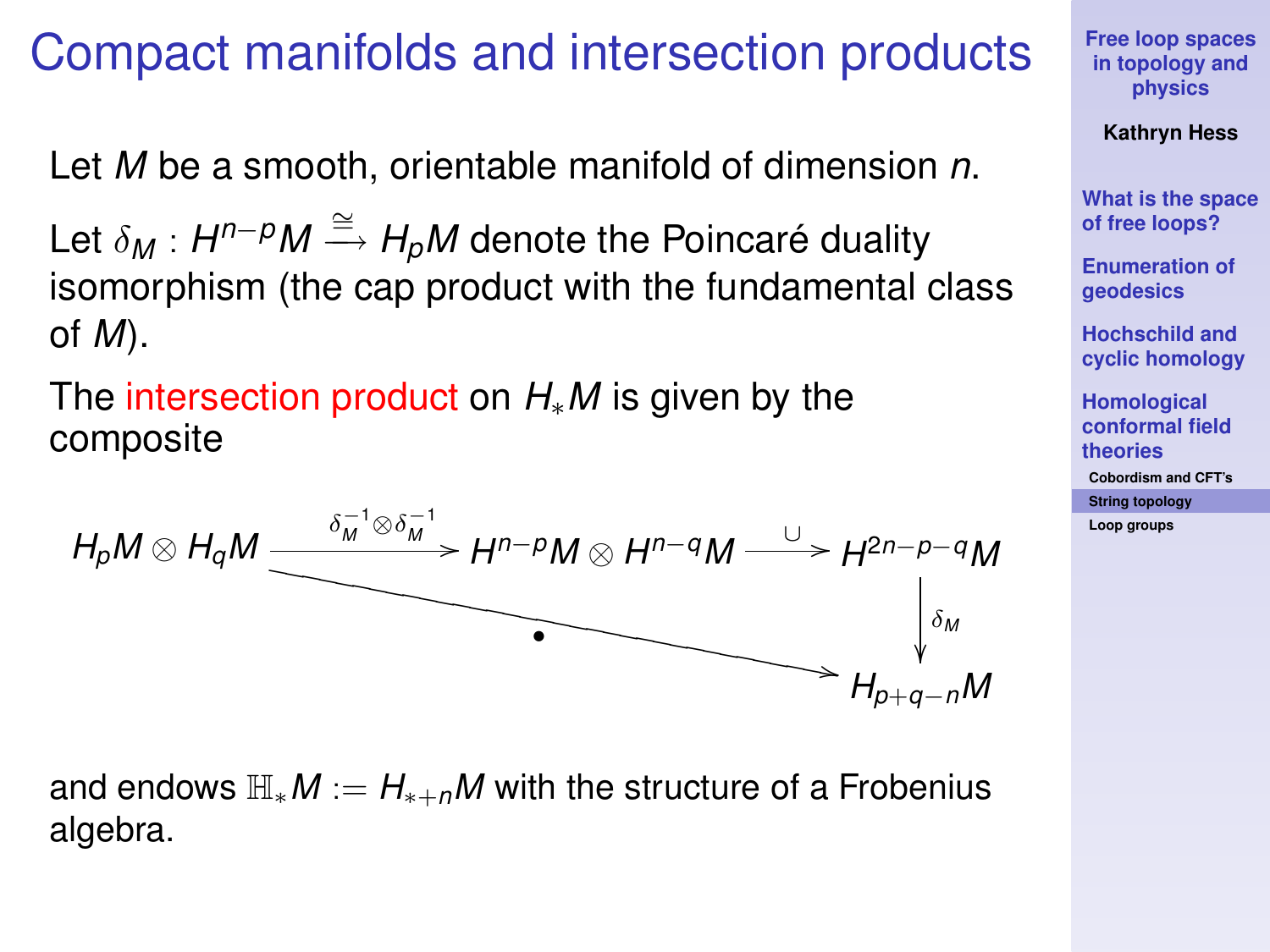### The Chas-Sullivan product

#### Theorem (Chas & Sullivan, 1999)

*Let M be a smooth, orientable manifold of dimension n. There is a commutative and associative "intersection" product*

$$
H_p\mathcal{L}M\otimes H_q\mathcal{L}M\to H_{p+q-n}\mathcal{L}M
$$

*that*

- *endows* H∗L*M* := *H*∗+*n*L*M with the structure of a Frobenius algebra and*
- *is compatible with the intersection product on H*∗*M, i.e., the following diagram commutes.*

$$
H_p \mathcal{L} M \otimes H_q \mathcal{L} M \longrightarrow H_{p+q-n} \mathcal{L} M
$$
  
\n
$$
e_* \otimes e_* \downarrow \qquad \qquad \downarrow e_*
$$
  
\n
$$
H_p M \otimes H_q M \longrightarrow H_{p+q-n} M
$$

**[Free loop spaces](#page-0-0) in topology and physics**

**Kathryn Hess**

**[What is the space](#page-3-0) of free loops?**

**[Enumeration of](#page-8-0) geodesics**

**Hochschild and [cyclic homology](#page-16-0)**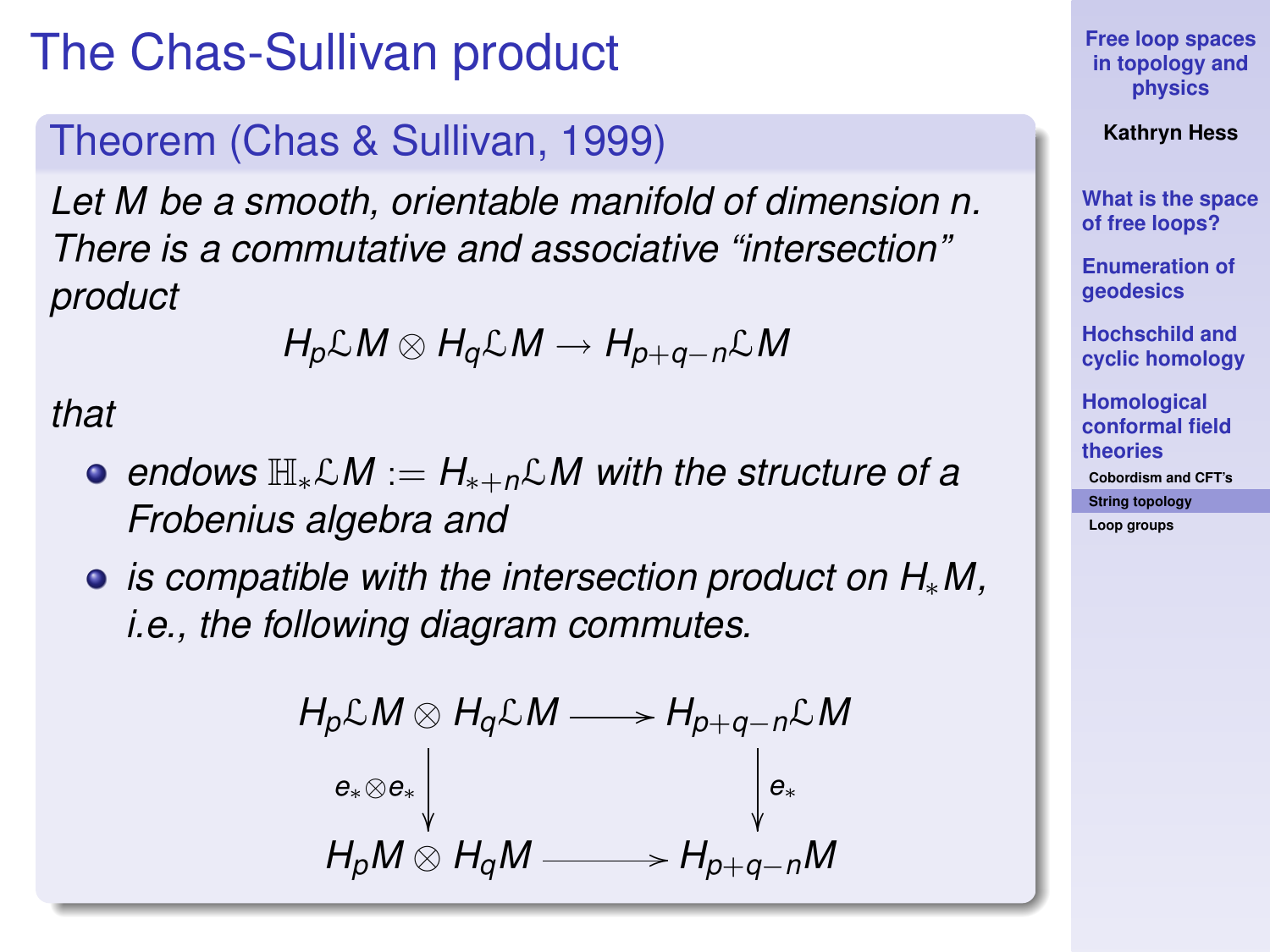# From string topology to HCFT's

Theorem (Godin, Cohen-Jones, Harrelson, Ramirez, Lurie)

*For any closed, oriented manifold M, there is an HCFT*

 $\Psi_M$ : **HC**  $\rightarrow$  **grVect**<sub>k</sub>

*such that*  $\Psi_M(1) = \mathbb{H}_* \mathcal{L} M$ .

**[Free loop spaces](#page-0-0) in topology and physics**

**Kathryn Hess**

**[What is the space](#page-3-0) of free loops?**

**[Enumeration of](#page-8-0) geodesics**

**Hochschild and [cyclic homology](#page-16-0)**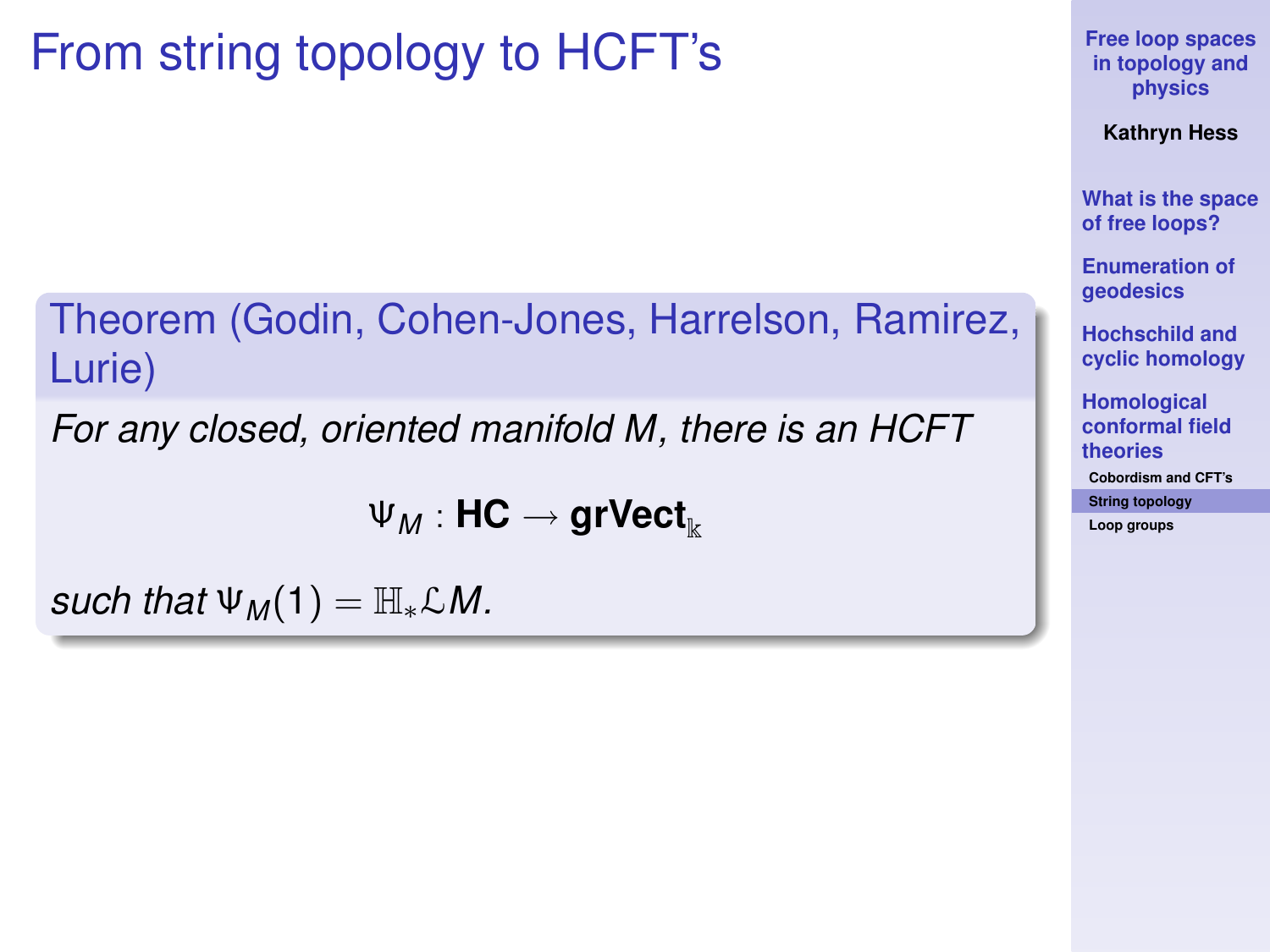### "Algebraic" string topology and HCFT's

Theorem (Costello, Kontsevich-Soibelman) *If A is an A*∞*-symmetric Frobenius algebra (e.g., if A is a bicommutative Frobenius algebra), then there is an HCFT*

 $\Psi_A: \mathsf{HC} \to \mathsf{grVect}_\Bbbk$ 

*such that*  $\Psi_A(1) = HH^*A$ .

**[Free loop spaces](#page-0-0) in topology and physics**

**Kathryn Hess**

**[What is the space](#page-3-0) of free loops?**

**[Enumeration of](#page-8-0) geodesics**

**Hochschild and [cyclic homology](#page-16-0)**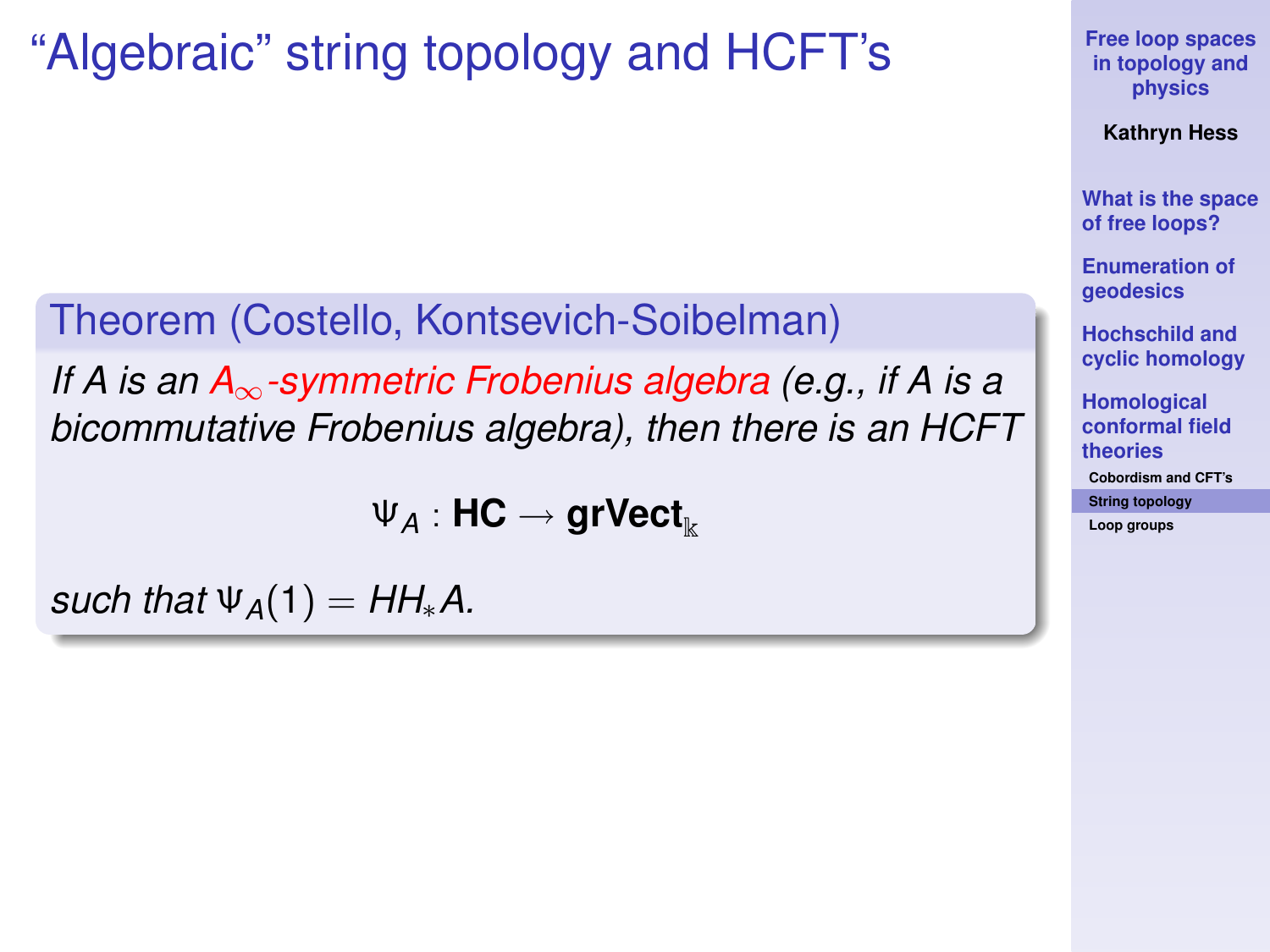#### Positive-energy representations

If *G* is a connected, compact Lie group, then L*G* is the loop group of *G*.

A projective representation

$$
\varphi:\mathcal{L}G\to PU(\mathcal{H}),
$$

where  $H$  is an infinite-dimensional Hilbert space, is of positive energy if there is a smooth homomorphism  $u: \mathcal{S}^1 \rightarrow \mathsf{PU}(\mathcal{H})$  such that



commutes, and

$$
H=\bigoplus_{n\geq 0}H_n,
$$

<span id="page-38-0"></span>where  $u(e^{i\theta})(x) = e^{in\theta} \cdot x$  for every  $x \in H_n$ .

**[Free loop spaces](#page-0-0) in topology and physics**

#### **Kathryn Hess**

**[What is the space](#page-3-0) of free loops?**

**[Enumeration of](#page-8-0) geodesics**

**Hochschild and [cyclic homology](#page-16-0)**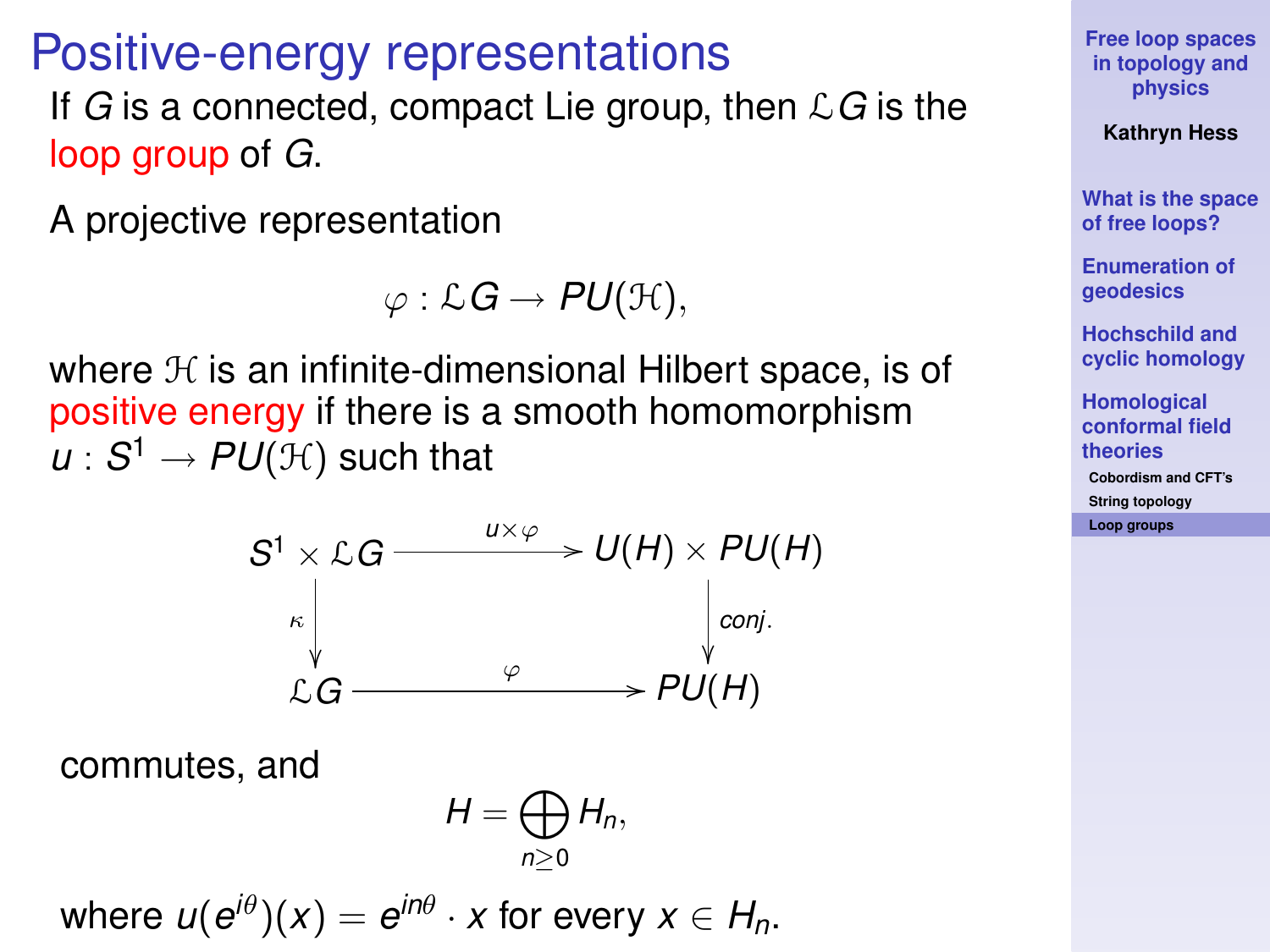## The Verlinde ring

There is a "topological" equivalence relation on the set of projective, positive-energy representations of L*G*.

Let  $R^{\varphi}(G)$  denote the group completion of the monoid of projective, positive-energy representations that are equivalent to a given representation  $\varphi : \mathcal{L}G \rightarrow PU(\mathcal{H})$ .

Verlinde defined a commutative multiplication–the fusion product–on  $R^{\varphi}(G)$ , giving it the structure of a commutative ring.

In fact,  $R^{\varphi}(G) \otimes \mathbb{C}$  is a Frobenius algebra, and there is an **HCFT** 

Ψ<sup>ϕ</sup> : **HC** → **grVect**<sup>k</sup>

such that  $\Psi_{\varphi}(1) = R^{\varphi}(G) \otimes \mathbb{C}$ .

**[Free loop spaces](#page-0-0) in topology and physics**

**Kathryn Hess**

**[What is the space](#page-3-0) of free loops?**

**[Enumeration of](#page-8-0) geodesics**

**Hochschild and [cyclic homology](#page-16-0)**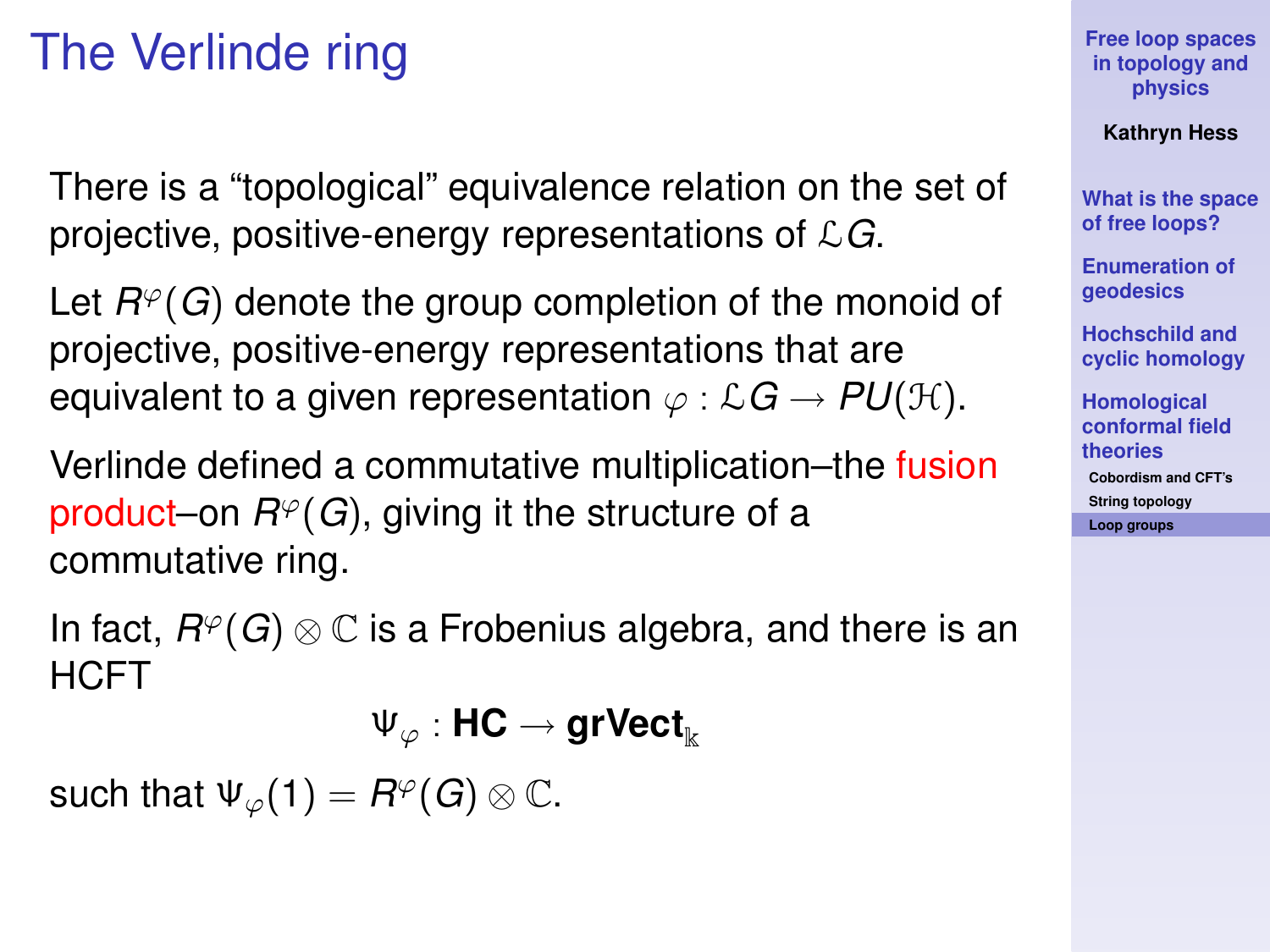### The topology behind the algebra

Theorem (Freed-Hopkins-Teleman)

*Let G and*  $\varphi$  :  $\mathcal{L}G \rightarrow PU(\mathcal{H})$  *be as above.* 

*There is a ring isomorphism from*  $R<sup>\varphi</sup>(G)$  *to a twisted version of the equivariant K -theory of G acting on itself by conjugation.*

**[Free loop spaces](#page-0-0) in topology and physics**

**Kathryn Hess**

**[What is the space](#page-3-0) of free loops?**

**[Enumeration of](#page-8-0) geodesics**

**Hochschild and [cyclic homology](#page-16-0)**